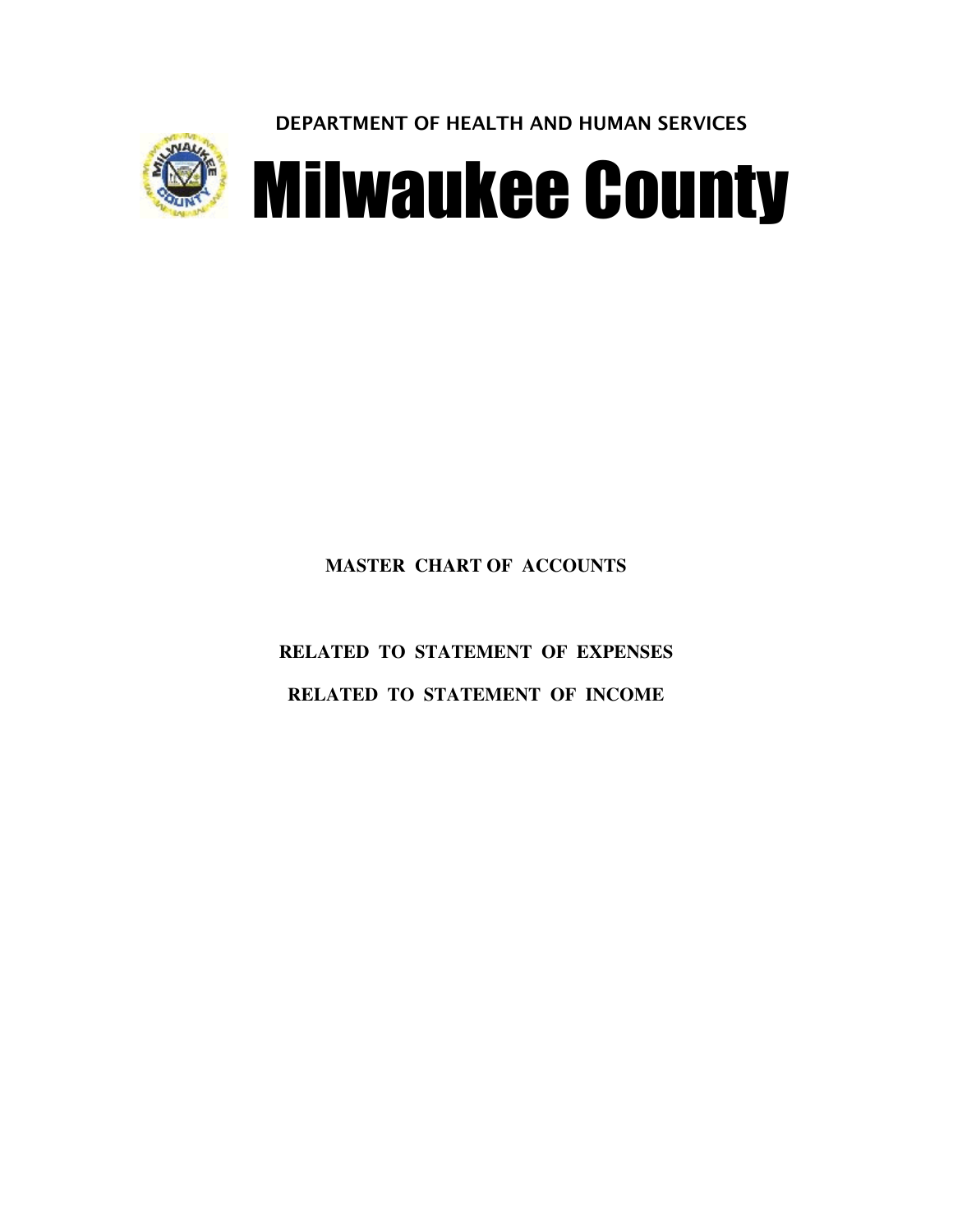#### **MILWAUKEE COUNTY DEPARTMENT OF HEALTH AND HUMAN SERVICES PURCHASE OF CARE & SERVICES - MASTER CHART OF ACCOUNTS**

#### **ACCOUNTS RELATED TO THE STATEMENT OF EXPENSES**

#### **7000\* SALARIES 8100 SUPPLIES**

- Use Only)
- Use Only)
- **Supplies**
- 7004\* Technical Salaries 8104 Food & Beverages
- 7005\* Maintenance Employees' Wages 8105 Laundry, Linen & Housekeeping Supplies
- Typing
- Duplicating
- 7008\* Other Staff Salaries (Unclassified) 8108 New Goods Purchased

# **7100\* EMPLOYEE HEALTH &** 8110 Manufacturing Supplies **RETIREMENT BENEFITS**

- 7101\* Accident Insurance Premiums **8200 TELEPHONE**
- 7102\* Life Insurance Premiums 8201 Telephone Expense
- 7103\* Medical & Hospital Plan Premiums 8202 Telegraph Expense
- 7104\* Pension or Retirement Plan Premiums
- 7105\* Supp. Payments to Pensioned Emp. **8300 POSTAGE & SHIPPING**
- 7106\* Payments to Annuitants 8301 Postage & Parcel Post
- 7107\* Employment Termination Expenses 8302 Freight
- 7108\* Emp. Tuition Reimbursement Plan 8303 Messenger & Delivery Service

#### **7200\* PAYROLL TAXES, ETC. 8400 OCCUPANCY**

- 7201\* FICA Payments(Employer's Share) 8401 Office Rent
- 7202\* Unemployment Insurance 8402 Other Bldg. & Parking Lot Rent
- 7203\* Workmen's Compensation Insurance 8403 Bldg. & Bldg. Eq. Ins. (Gen. & Liability)
- 7204\* Disability Insurance Premiums 8404 Mortgage Interest

#### **8000\* PROFESSIONAL FEES** 8406 Gas

8001\* Medical & Dental Fees 8407 Heating Oil

- 7001\* Executive Salaries 8101 Medicine & Drugs (Clinic
- 7002\* Professional Salaries 8102 Prosthetic Appliances (Clinic
- 7003\* Clerical Staff Salaries 8103 Recreational, Voc. & Craft
	-
	-
- 7006\* Temporary Clerical Help 8106 Office Supplies-Stationery,
- 7007\* Student Stipends 8107 Paper, Ink, Printing,
	-
	- 8109 Raw Materials (Manufacturing Purchases)
	-

- 
- 

- 
- 
- 

- 
- 
- 
- 
- 8405 Electricity
- 
-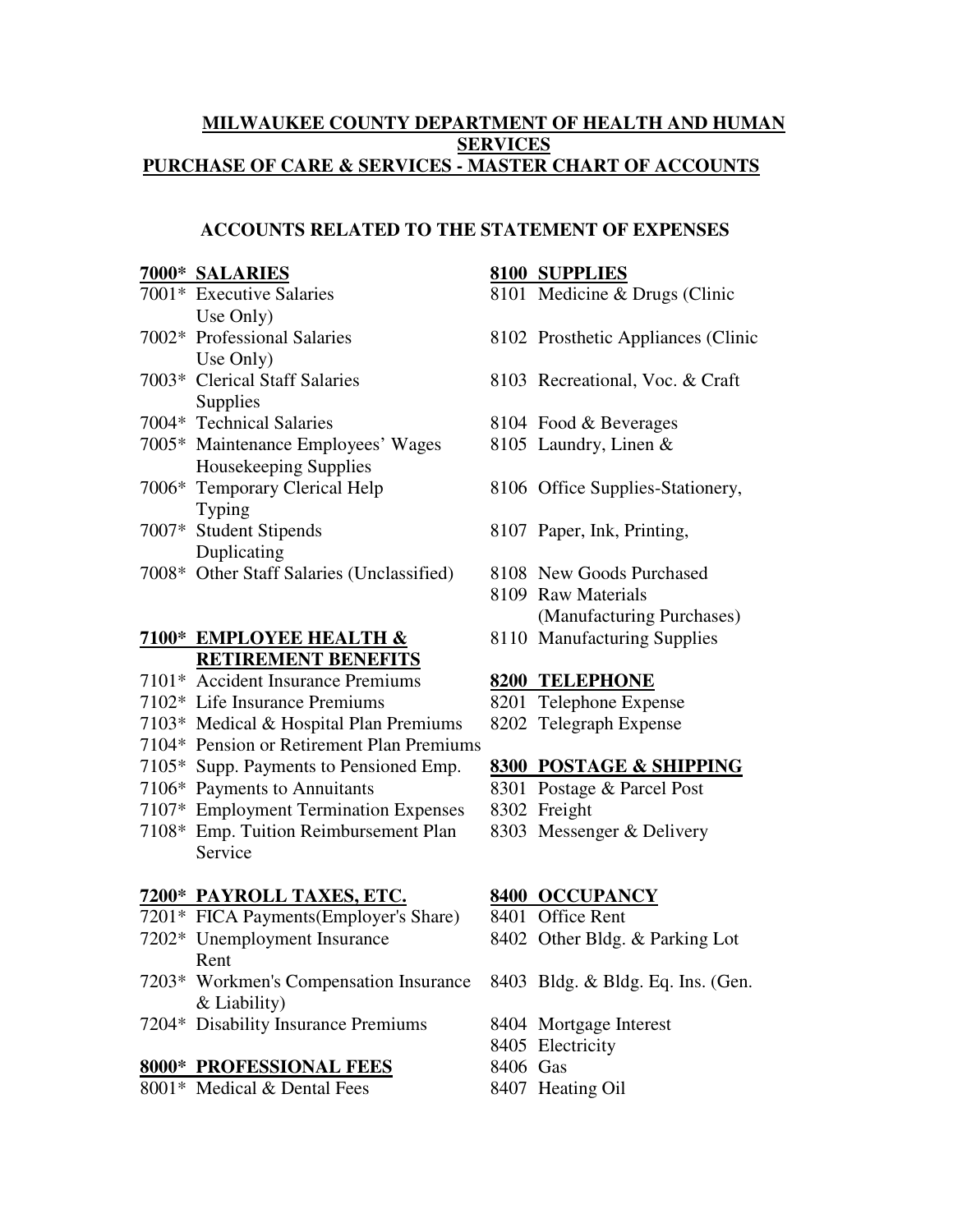| 8002* Psychological Fees                                                |      | 8408 Water & Sewer             |
|-------------------------------------------------------------------------|------|--------------------------------|
| 8003* Legal Fees                                                        | 8409 |                                |
|                                                                         |      | Janitorial/Maintenance/Repairs |
| Purch.                                                                  |      |                                |
| 8004* Rehabilitation & Education Fees 8410 Real Estate Taxes            |      |                                |
| 8005* Development & Public Relations Fees 8411* Personal Property Taxes |      |                                |
| 8006* Brokerage, Commission, Collection Fees 8412 Licenses & Permits-   |      |                                |
| <b>Occupancy Related</b>                                                |      |                                |
| 8007* Employment Fees                                                   |      | 8413 Bldg.& Grounds            |
| <b>Maintenance Supplies</b>                                             |      |                                |
| 8008* Audit Fees                                                        |      | 8414 Miscellaneous Occupancy   |
| Costs                                                                   |      |                                |
| 8009* Electronic Data Processing Service Fees                           |      | 8415                           |
|                                                                         |      | Amortization/Leasehold         |
| Improvements                                                            |      |                                |
| 8010* Other Contract Payments to Consult 8416 Depreciation-Buildings    |      |                                |
| 8011* Talent Fees                                                       |      |                                |
| 8012* Other Purchase Services                                           |      |                                |

#### **\*SCHEDULE REQUIRED ON APPROPRIATE FORMS OR BUDGET NARRATIVE**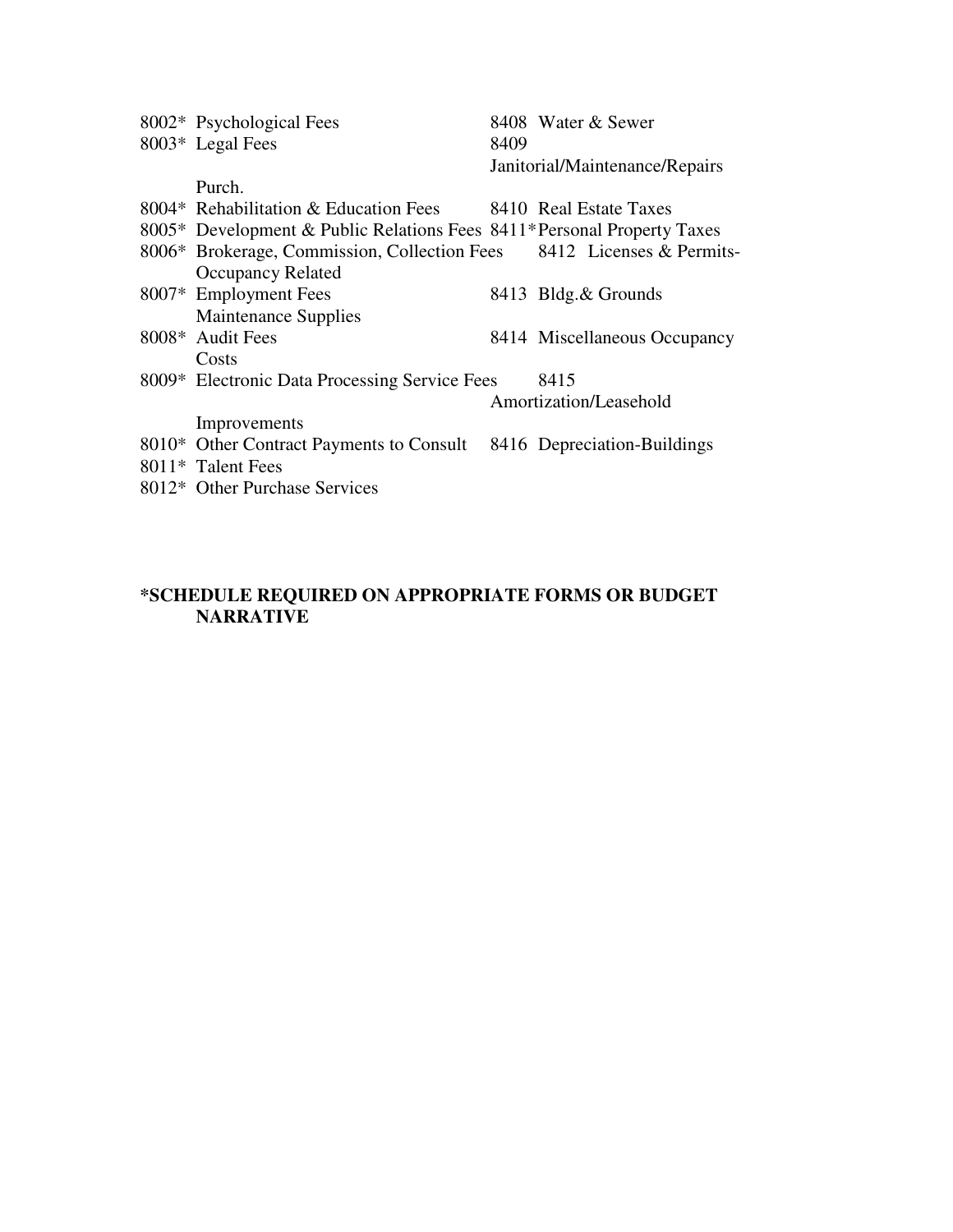#### **ACCOUNTS RELATED TO THE STATEMENT OF EXPENSES (continued)**

# **8500 RENTAL MAINTENANCE & 8900 SPECIFIC ASSISTANCE TO DEPRECIATION OF EQUIPMENT INDIVIDUALS**

#### **(continued)**

- 8501 Equipment Rental Expenses 8908 Clothing Service
- 8502 Equipment Maintenance Expenses 8910 Recreation Service
- 8503 Equipment- Depreciation 8911 Wage Supplements
- 8504 Equipment -Interest Expense 8912 Prosthetic Appliances

#### **8600 PRINTING & PUBLICATIONS** 8914 Testing Fees

- 
- etc.
- 8602 Artwork
- 
- 
- 
- 8606 Subscriptions Periodicals
- 8607 Purchase of Publications 9101 Grants to Research Institutions
- 8608 Media Use Charges- Public Information 9102 Graduate Fellowships

Payments

- **Grant**
- 8702 Gas & Oil Company Vehicles 9106 Allowance for Equipment Under Grant
- 8703 Repairs Company Vehicles 9107 Lump Sum Camperships
- 8704 Insurance Company Vehicles 9108 Contribution / Grants to Human Serv. Org.
- 8705 Licenses & Permits Company Vehicles 9109-50 Awards & Grants to Indiv. /Other Org.
- 8706 Leasing Costs Company Vehicles 9151-99 Awards & Grants to Affiliate Org.
- 8707 Auto Allowance (Employees/
- 8708 Tires Company Vehicles 9201\*Administrative Costs (Indirect Costs)
- 8709\* Hotel, Meals & Incidental Expenses 9202 Transportation
- 8710 Depreciation Automotive Equipment

#### **TRANSPORTATION**

- 
- 
- 
- 
- 8913 Hospital Fees
- 
- 8601 Printing 8915 Materials Crafts, Vocation,

#### 8603 Photography **9000 MEMBERSHIP DUES**

- 8604 Recording 9001 Individual Dues
- 8605 Films 9002 Organizational Dues

#### /Publications **9100 AWARDS & GRANTS**

- 
- 
- 9103 Trainee Scholarships
- **8700 EMPLOYEE TRAVEL** 9104 Other Scholarships/Tuition
- 8701 Local Bus & Taxicab Fares 9105 Allowance for Travel Under
	-
	-
	- -
	-

#### Volunteers) **9200 ALLOCATED COSTS**

# **9300 CLIENT**

**8800 CONFERENCES, CONVENTIONS** 9301 Local Bus & Taxicab Fares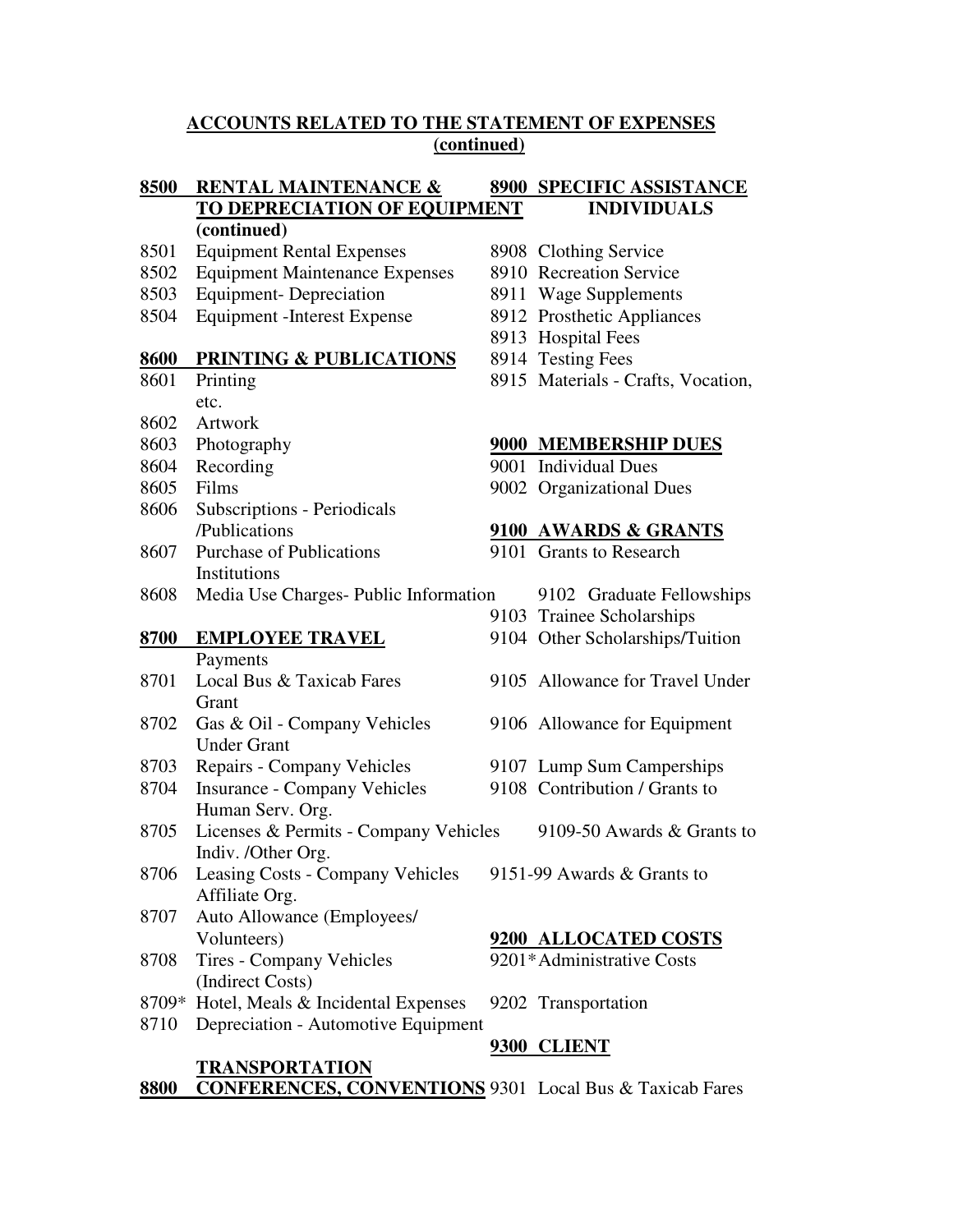# Vehicles

8801 Meeting Space & Equipment Rental 9303 Repairs - Company Vehicles

- 8802 Meeting Supplies (Notices, Badges 9304 Insurance Company
	- Vehicles

Company Vehicles

- 8803 Food & Beverage Costs (Meeting 9306 Leasing Costs Company Vehicles Participation) 9307 Tires - Company Vehicles
- 8804 Speakers' Honoraria & Expenses 9308 Depreciation Auto Equipment
- 8805 Registration Fees

# **8900 SPECIFIC ASSISTANCE TO** 9401 Employee Malpractice Insurance

- 8901 Medical Fees 9403 Other
- 8902 Dental Fees
- 

# **AMORTIZATION**

- Amortization
- 8905 Homemaker Service

# **AGENCIES**

**MEETINGS - ON SITE** 9302 Gas & Oil - Company

- 
- 
- etc.) 9305 Licenses & Permits
	-
	-
	-

# **9400 MISCELLANEOUS**

**INDIVIDUALS** 9402 Employee Bonding Insurance

# 8903 Medicines **9500 DEPRECIATION OR**

8904 Children's Board 9501-04 Depreciation or

#### 8906 Food Service **9600 ALLOCATIONS TO**

8907 Shelter Service 9601-90 Allocations to Agencies 9691–99 Payments to Affiliated **Organizations** 

# **Milwaukee County Department of Health and Human Services Purchase of Care & Services Master Chart of Accounts**

#### **ACCOUNTS RELATED TO THE STATEMENT OF EXPENSES**

#### **7000 - 7099 SALARIES**

This expense account group is reserved for salaries and wages earned by an agency's regular employees (full or part-time), and by temporary employees, including "Office Temporaries," other than consultants and others engaged on an individual contract basis. Salaries are compensation paid periodically for managerial, administrative, professional, clerical and other supportive services. Wages are compensation paid periodically on a piecework, hourly, daily or weekly basis for manual labor, skilled or unskilled, or a fixed sum for a certain amount of such labor. Specific Salary and Wage Categories (7001- 7099) are made available for the insertion of those major salary and wage categories peculiar to an agency. An agency having large segments of its employees identified with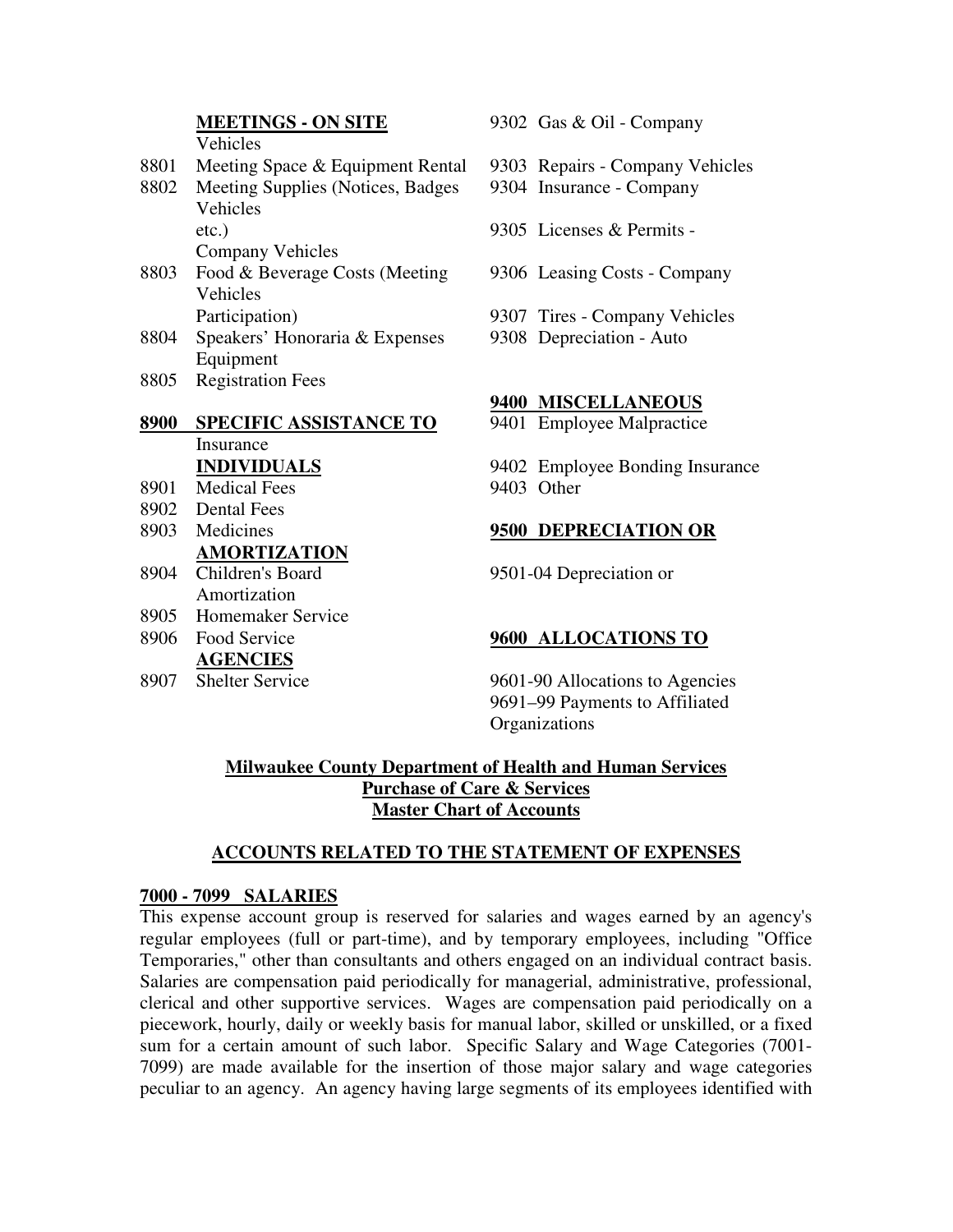a specific or multiple disability group may wish to separate the salary and wage categories further into two sub-groups; e.g., disabled and non-disabled.

#### **7001 - EXECUTIVE SALARIES**

This account is for salaries earned by executives of an agency. Most executives are professionals of one kind or another. The assignment should be according to what the person does rather than his or her profession. For example, if an executive staff member of an agency is a lawyer, his or her salary would be classified under "Executive Salaries" despite the fact that the individual is a lawyer by profession.

# **7002 - PROFESSIONAL STAFF SALARIES**

This account is for salaries earned by full or part-time professional members of an agency's staff; e.g., campaign director, registered nurse, music instructor, social worker.

# **7003 - CLERICAL STAFF SALARIES**

This account is for salaries earned by full or part-time members of an agency's clerical staff; e.g., bookkeeper, secretary, telephone operator.

# **7004 - TEMPORARY TECHNICAL HELP**

This account is for salaries earned by full or part-time members of an agency's technical staff; e.g., artist, audiologist, cameraman.

#### **7005 - MAINTENANCE EMPLOYEES' WAGES**

This account is for wages earned by full or part-time members of an agency's maintenance staff; e.g., handyman, custodian, painter.

# **7006 - TEMPORARY CLERICAL STAFF**

This account is for wages and includes all classifications mentioned above in Clerical Staff Salaries, but only those who are employed on a temporary basis.

#### **7007 - STUDENT STIPENDS**

This account is for all payments in lieu of salary to students in training in the agency or staff or staff members on leave to pursue their studies. Tuition aid should not be reported here, but in Account 9100.

#### **7008 - OTHER STAFF SALARIES (Unclassified)**

This account is for salaries and wages earned by all other full or part-time staff members of an agency; e.g., aide, camp counselor, cook, elevator operator, rangers, waiter, watchman.

# **7100 -7199 EMPLOYEE HEALTH & RETIREMENT BENEFITS**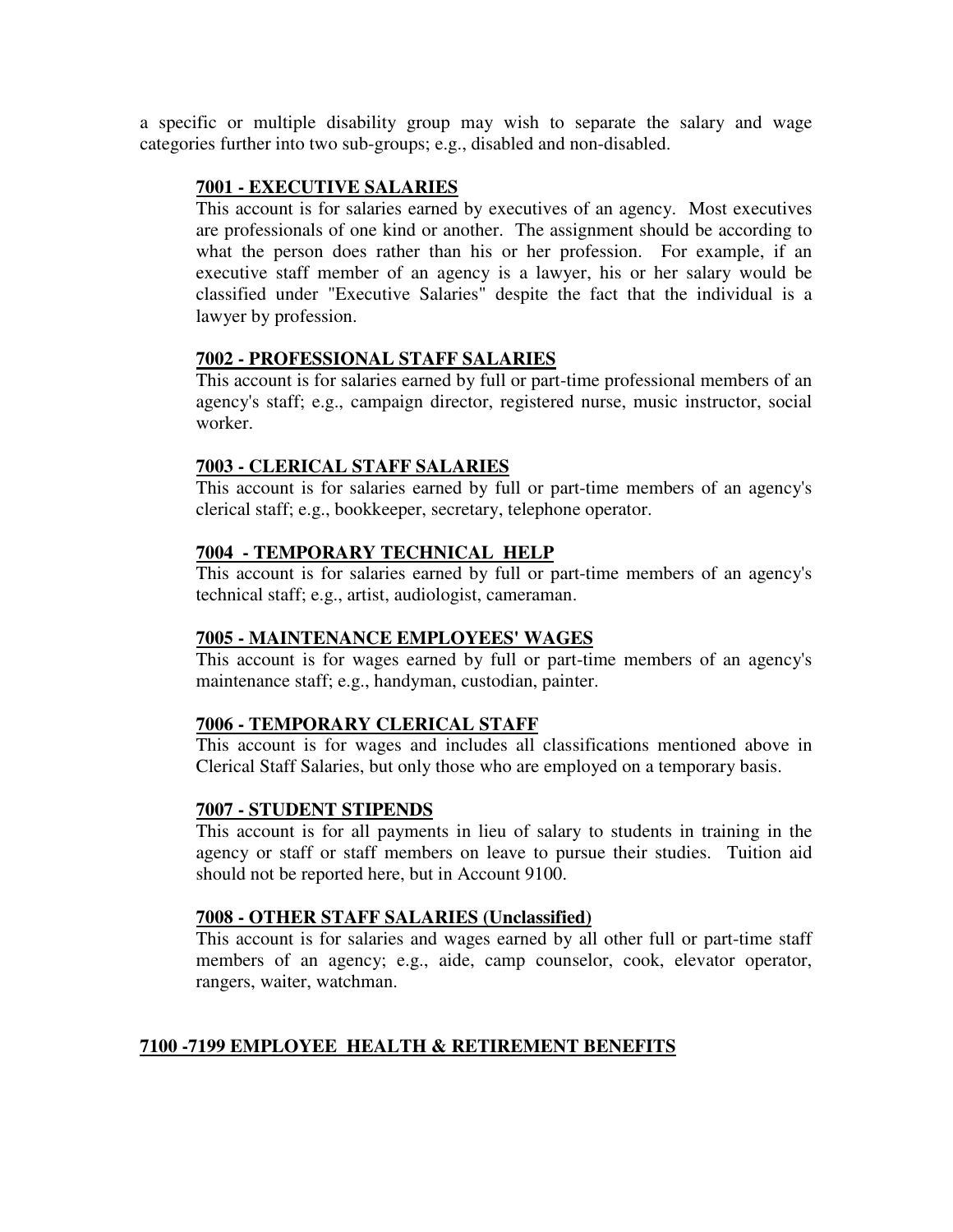This expense account group is reserved for amounts paid and accrued by an agency under its own or other (private) employee health and retirement benefit plans, including voluntary employee termination or retirement payments outside a formal plan.

# **7101 - ACCIDENT INSURANCE PREMIUMS**

This account is for the agency's portion of the cost of premiums for accident insurance policies, or the agency's contribution required under a private funding plan.

# **7102 - LIFE INSURANCE PREMIUMS**

This account is for the agency's portion of the cost of premiums for life insurance policies, or the agency's contribution required under a private funding plan.

# **7103 - MEDICAL & HOSPITAL PLAN PREMIUMS**

This account if for the agency's portion of the cost of premiums for medical and hospital plan insurance policies, or the agency's contribution required under a private funding plan.

# **7104 - PENSION OR RETIREMENT PLAN PREMIUMS**

This account is for the agency's portion of the cost of premiums for pension and retirement annuity insurance policies, or the agency's contribution required under a private funding plan.

# **7105 - SUPPLEMENTAL PAYMENTS TO PENSIONED EMPLOYEES**

This account is for the amounts to pensioned employees as total or supplemental pension payments, paid after the employee has retired. No amounts should be included in this account for part-time or occasional services rendered by a retired employee.

# **7106 - PAYMENTS TO ANNUITANTS**

This account is for the cost of periodic payments (specified period, contingent or in perpetuity) made to any annuitant under an annuity agreement or contract.

NOTE: An annuity is:

- A series of equal payments, at fixed intervals;
- The donor's right to receive such payments;
- The donee's obligation to pay such payments.

An annuity agreement is an agreement wherein money or other property is made available to another on condition that the recipient bind himself or herself to hold and administer the property and to pay the donor or other designated person a stipulated annuity ceasing with a specified date, event, or in perpetuity.

# **7107 - EMPLOYMENT TERMINATION EXPENSES**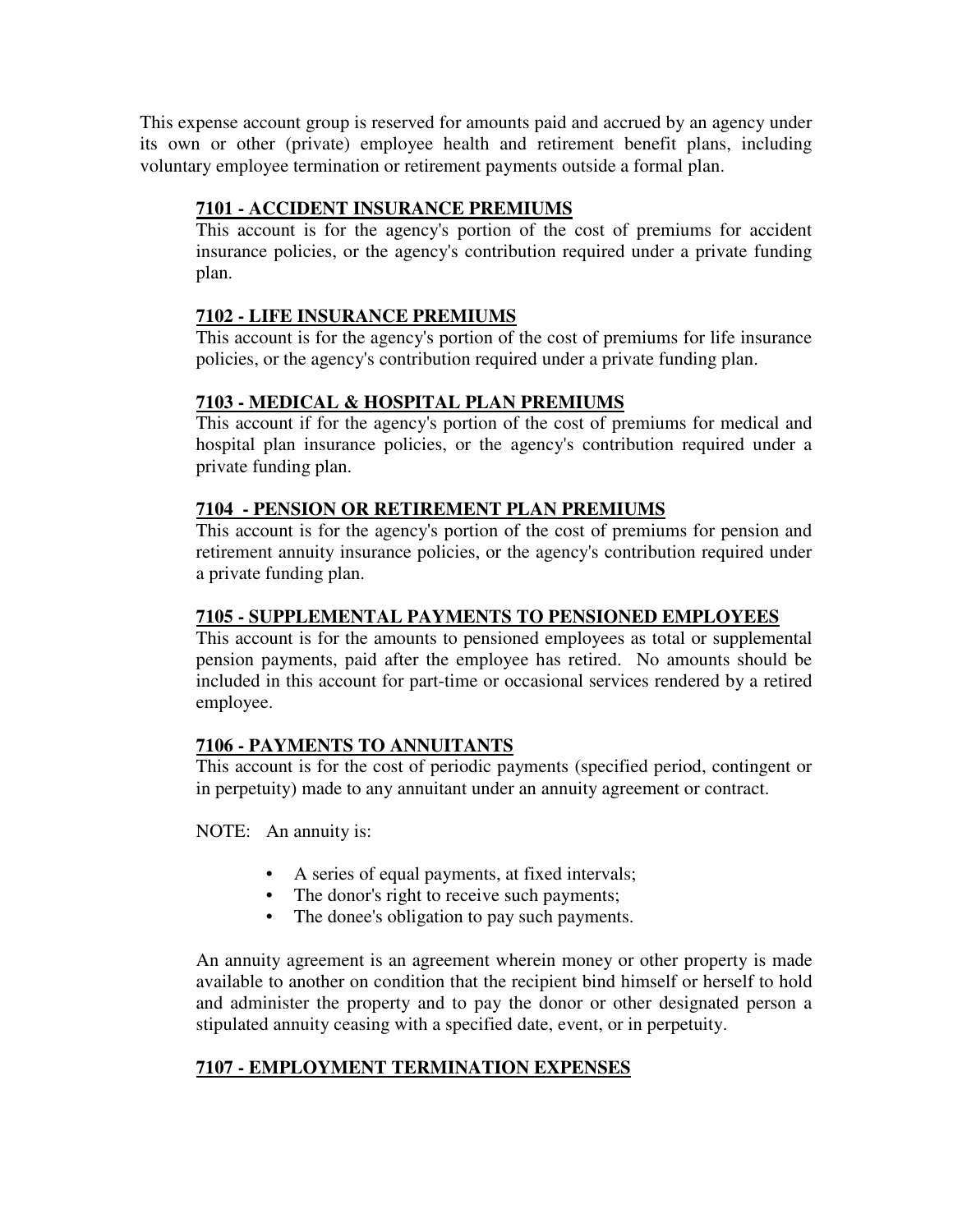This account is for amounts paid to employees who have been terminated or retired voluntarily. Only payments outside a formal plan are reported here.

#### **7108 - EMPLOYEE TUITION REIMBURSEMENT PLAN**

This account is for amounts paid employees for tuition reimbursement for outside schooling taken; as provided for by the agency's personnel policies.

#### **7200 -7299 PAYROLL TAXES, ETC.**

This expense account group is reserved for social security taxes, and compensation insurance premiums, payable by employers under Federal, State or local laws.

# **7200 - PAYROLL TAXES, ETC. (Total)**

This account accumulates all Payroll Taxes expenses embraced by the 7200-7299 series.

# **7201 - F.I.C.A. PAYMENTS (Employer's Share) This account is for the agency's cost of F.I.C.A. tax.**

# **7202 – UNEMPLOYMENT INSURANCE**

This account is for the agency's cost of Federal or State unemployment insurance premiums, based on eligible employees'salaries and wages.

# **7203 - WORKMEN'S COMPENSATION INSURANCE**

This account is for the agency's cost of Workmen's Compensation insurance premiums, based on eligible employee's salaries and wages. These premiums may be either State or private insurance plans, or the agency's contribution under a private funding plan.

#### **7204 - DISABILITY INSURANCE PREMIUMS**

This account is for the agency's cost of disability insurance premiums, based on eligible employees'salaries and wages. These premiums may be either State or private insurance plans, or the agency's contribution under a private funding plan.

#### **8000 - 8099 PROFESSIONAL FEES**

This expense account group is reserved for fees and charges of professional practitioners, technical consultants, or semi-professional technicians, who are not employees of the agency and are engaged as independent contractors for specified services on a fee or other individual contract basis. However, amounts paid to mechanics, artisans, repairmen, and others engaged in maintenance and repair services to an agency should not be included in this account, but in Account 8409. Fees paid for a client for direct personal services, other than those offered as part of the regular program services of an agency, should not be included in this group of accounts. Such fees should be included in the appropriate account within the category, Specific Assistance to Individuals - 8900.

# **8001 - MEDICAL & DENTAL FEES**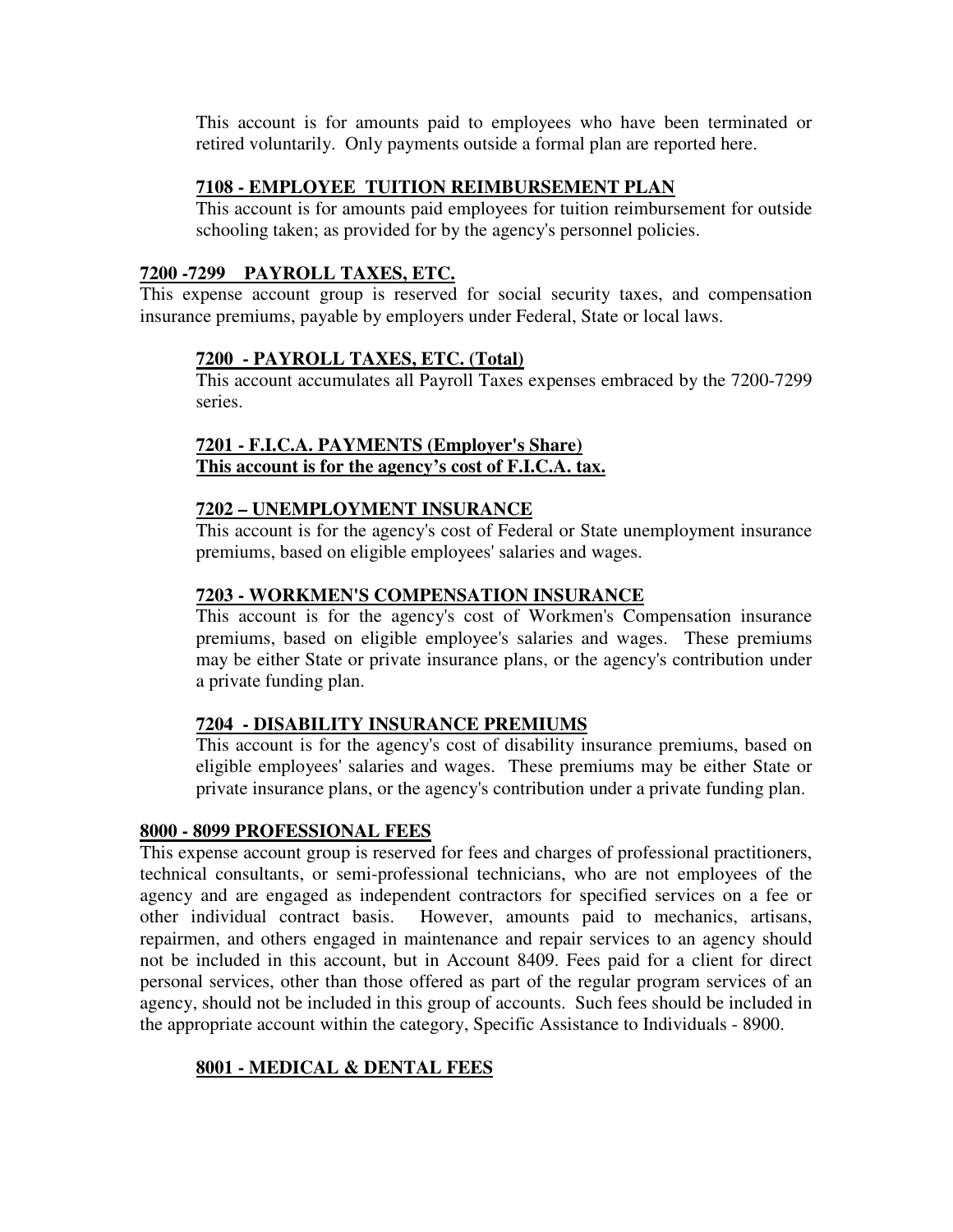This account is for fees to medical and/or dental specialists for consultation with, or instruction of, agency personnel, on special cases among its clients; e.g., physical medicine, orthopedics, pediatrics, internal medicine, neurology, operative dentist, orthodontist, radio dentist, etc. (Note: This account should be distinguished from Accounts 8901 and 8902. Fees charged to 8001 are for assistance to the agency itself, whereas fees charged to 8901 and 8902 are payments on behalf of a particular client or patient of an agency as a form of "Specific Assistance to Individuals").

#### **8002 - PSYCHOLOGICAL FEES**

This account is for fees to psychiatric specialists for consultation with, or instruction of, agency personnel, on specific cases among its clients; e.g., psychiatrist, psychopathologist, psychotherapist, psychoanalyst, etc.

#### **8003 - LEGAL FEES**

This account is intended for fees to attorneys for consultation with, or instruction of, agency personnel on specific cases among its clients. Also, fees for services rendered to the agency for interpretation and defense of its own legal rights and corporate entity.

#### **8004 - REHABILITATION AND EDUCATION FEES**

This account is for fees to professional or licensed specialists in the various disciplines comprising the field for rehabilitation and education for consultation with, or instruction of, agency personnel on specific cases among its clients; e.g., physical therapy, speech therapy, vocational counseling and training, basic education, tutorial programs, special education, tuition, etc.

# **8005 - DEVELOPMENT AND PUBLIC RELATIONS FEES**

This account is for fees to specialists in the development of an agency's financial resources and the interpretation and/or promotion of an agency's program services to its public; e.g., fund raising, bequests, campaigns, community relations, etc. (Note: The cost of purchase of space or time in the communication media should not be charged to this account, but to Account 8608).

#### **8006 - BROKERAGE, COMMISSION AND COLLECTION FEES**

This account is for fees to specialists rendering services to an agency in the areas of investment, real estate, or the collection of an agency's accounts; e.g., stockbroker, real estate agents, collection agencies.

#### **8007 - EMPLOYMENT FEES**

# **This account is for fees and commissions paid to employment agencies to recruit employees.**

#### **8008 – AUDIT FEES**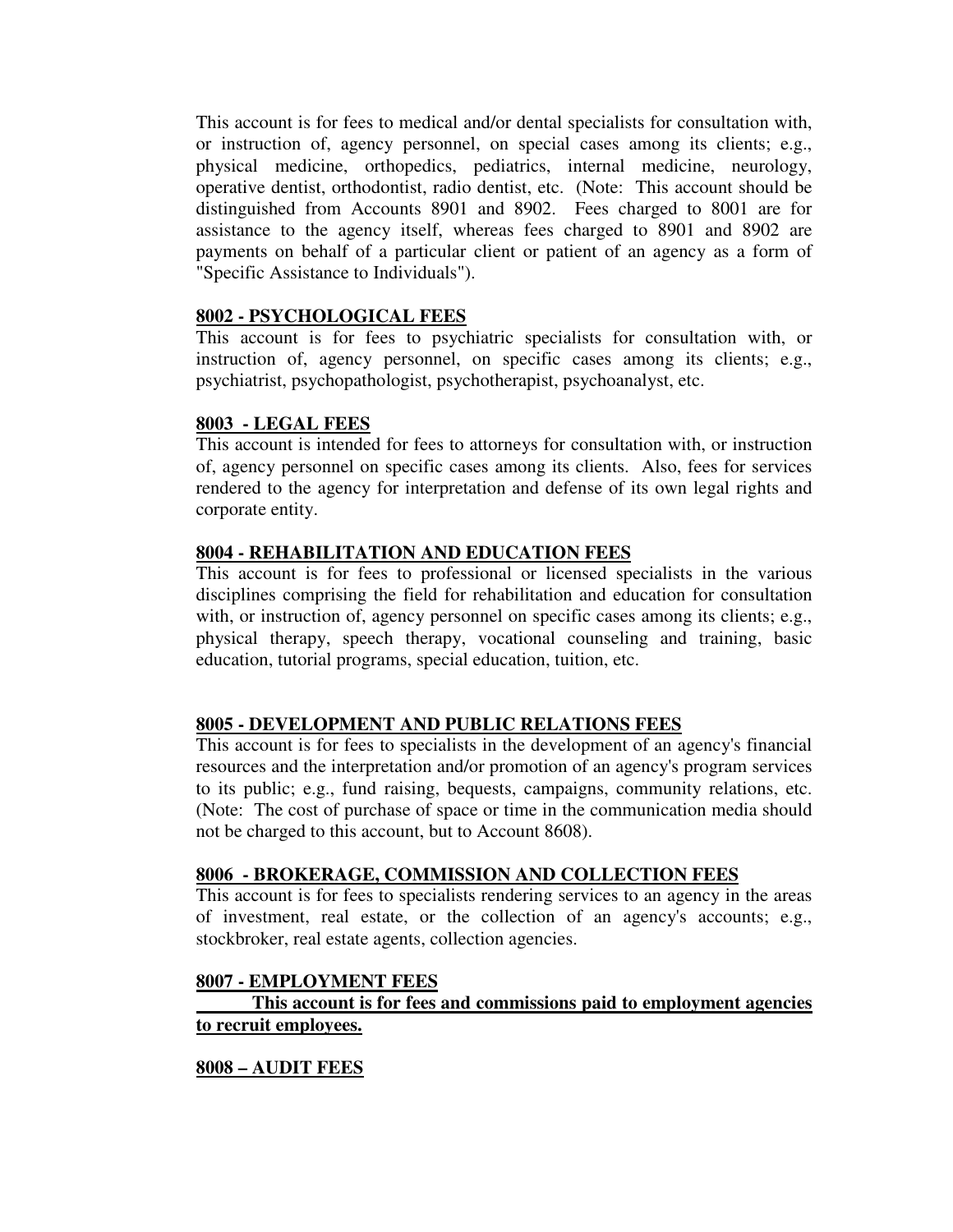This account is for fees to certified public accountants and other independent public accountants for auditing the agency's books and for other consultation with, or instruction of, agency personnel on specific matters relating to agency accounting and financial reporting procedures. Included are fees for services rendered to the agency for the periodic audit, supervision, or maintenance of the agency's financial records.

#### **8009 - ELECTRONIC DATA PROCESSING SERVICE FEES**

This account is for fees to banks and service bureaus for processing records and transactions of an agency; e.g., charges for payroll processing, general ledger processing, etc.

# **8010 - OTHER CONTRACT PAYMENTS TO INDEPENDENT PROFESSIONAL CONSULTANTS**

This account is for fees to other independent professional consultants under contract, such as architects and engineers.

#### **8011 - TALENT FEES**

This account is for the cost of fees, expenses or honoraria to professional entertainers for their services, such as the preparation of radio and TV spots, films, live entertainments, etc.; e.g., actors, singers, comedians and other professional entertainers. (Note: The cost of purchase of space or time in communication media should not be charged to this account, but to Account 8608).

#### **8012 - OTHER PURCHASED SERVICES**

This account is for the cost of other services purchased by the agency on a feefor-service basis.

- Funerals and funeral directors
- Chaplain fees
- Payments for musicians
- Security Services Fees only when purchased for a specific period. (The security guard on agency regular staff should be charged on 7008).

#### **8100-8199 SUPPLIES**

This expense account group is reserved for the cost of materials, appliances, and other supplies used by an agency.

#### **8101 - MEDICINE AND DRUGS (Clinic Use Only)**

This account is for the cost of medicines and drugs purchased generally for the use of employes or clients of the agency; e.g., prescription drugs, etc. (Note the distinction between this account and Account 8903. Medicine and drugs purchased for a particular client belong in Account 8903).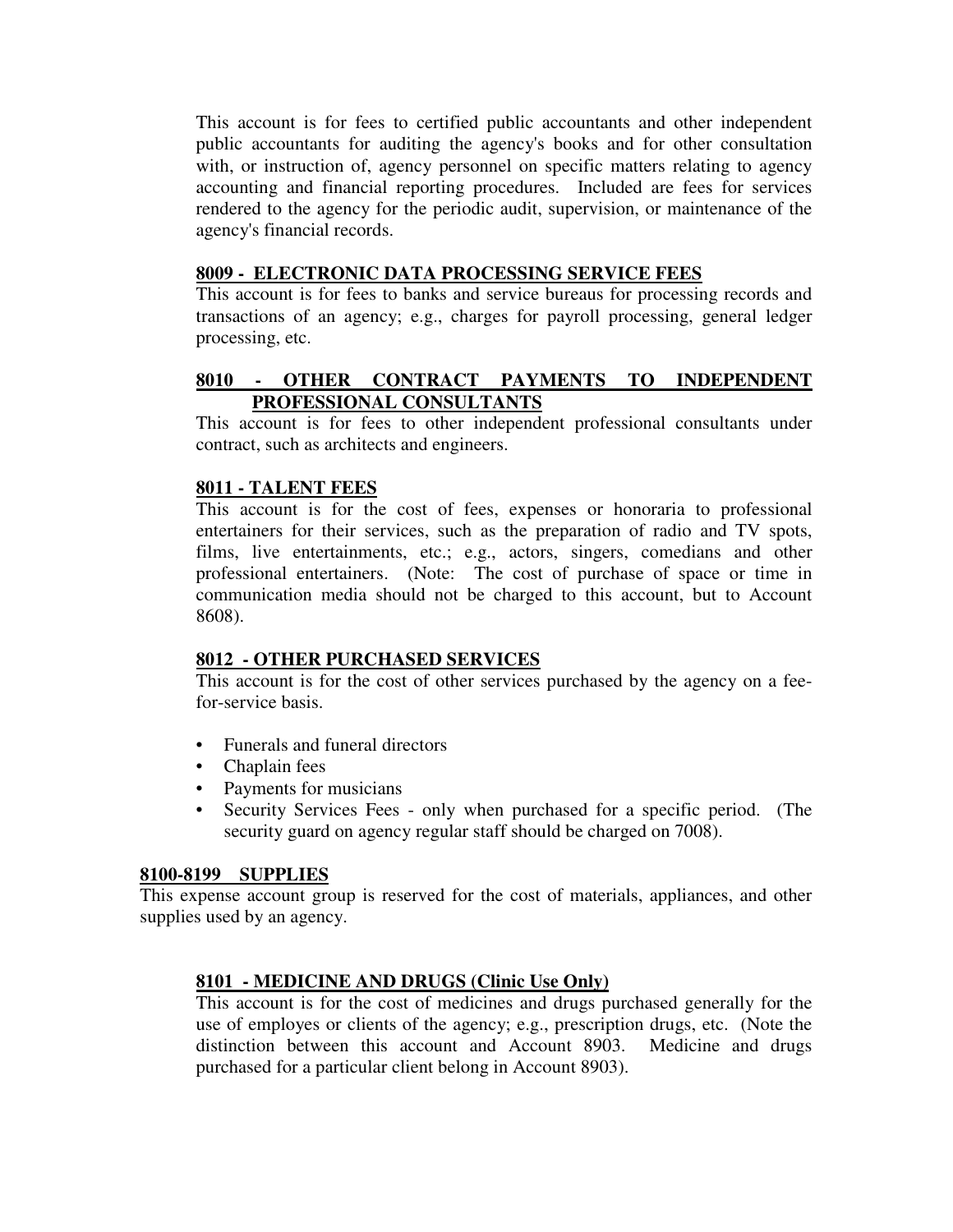# **8102 - PROSTHETIC APPLIANCES (Clinic Use Only)**

This account is for the cost of prosthetic appliances, and devices purchased for use in client training and instruction in clinic functions. It should be noted that the costs of prosthetic appliances or devices, purchased for specific clients, should not be included in this account, but in Account 8912 (Prosthetic Appliances - Specific Assistance to Individuals) also.

# **8103 - RECREATIONAL, VOCATIONAL, AND CRAFT SUPPLIES**

This account is for the cost of materials and supplies purchased for recreational programs, vocational training and instruction in crafts for clients and employees of the agency; e.g., ping pong balls, sheet music, craft supplies.

# **8104 - FOOD AND BEVERAGES**

This account is for the cost of food and beverages purchased for use in the food service function of the agency. Note the distinction between this account and Account 8906).

# **8105 - LAUNDRY, LINEN, AND HOUSEKEEPING SUPPLIES**

This account is for the cost of linen, uniforms, or other hygienic supplies and the costs of their cleaning and maintenance (not to be confused with building and grounds maintenance).

# **8106 - OFFICE SUPPLIES - STATIONERY, TYPING, ACCOUNTING, ETC.**

This account is for the cost of various paper and other supplies used in the performance of the program or supporting services.

# **8107 - PAPER, INK, FILM, AND OTHER PRINTING AND DUPLICATING MATERIALS**

This account is for the cost of materials and supplies used in the publication, printing, or duplicating activities of an agency; e.g., ink, paper, toner, etc.

#### **8108 - NEW GOODS PURCHASED**

This account is for the cost of new merchandise in a completed condition, acquired for resale to the public in the furtherance of the agency's program services.

#### **8109 - RAW MATERIALS PURCHASED (Manufacturing)**

This account is for the cost of materials or goods purchased for use as an ingredient or component part of a finished product. These materials may be in their natural state and require further processing, before becoming a part of the finished product or a finished part which may be directly incorporated into the finished product; e.g., cloth, machine parts, lumber, electrical motors, etc.

#### **8200 - 8299 TELEPHONE**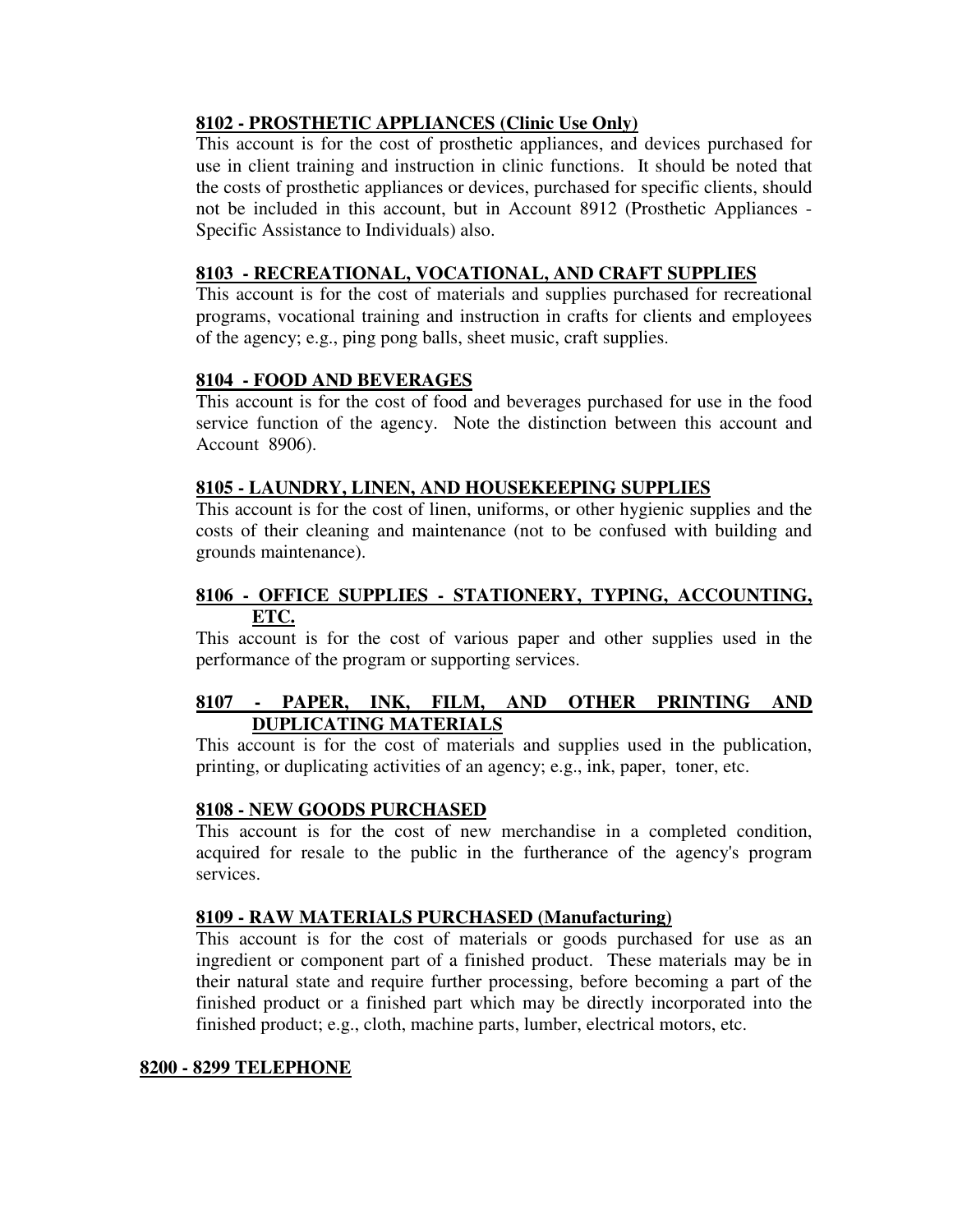This expense account group is reserved for the cost of all telephone, telegraph, mailgram, teleprocessing, and similar communication expenses. It is suggested that the cost of:

•Long distance calls be allocated to the initiating program or support function •Tolls and fees (other than actual wages) paid for telephone solicitation for donations of monies and materials be allocated to the affected program or support function

•The basic monthly charge for telephone services; e.g., rental of manual or automatic switchboards or extensions, be prorated to each program and support function on some equitable basis such as the number of extensions utilized by each such function.

# **8201 - TELEPHONE EXPENSE**

This account is for the cost of all telephone and other telephonic communications activities.

# **8202 - TELEGRAPH EXPENSE**

This account is for the cost of all telegraph, mailgram, and other telegraphic communications activities.

# **8300 - 8399 POSTAGE AND SHIPPING**

This expense account group is reserved for the cost of postage, parcel post, commercial trucking, and other delivery expenses such as shipping and shipping materials, incurred in the operation of the agency.

# **8301 - POSTAGE AND PARCEL POST**

This account is for the cost of postage and parcel post used in the general administration of a program or supporting function of any agency. It is suggested that these costs be charged, if bulk purchase of postage is made, initially to a Prepaid Expense Account. The individual responsible for postage should maintain a daily log of the postage used for each program or supporting function of an agency. At the end of each accounting period, as part of the process of closing the account records, the total postage charged to the Prepaid Expense Account. The individual responsible for postage should maintain a daily log of the postage used for each program or supporting the function of an agency. At the end of each accounting period, as part of the process of closing the account records, the total postage charged to the Prepaid Expense Account should be distributed to the actual benefited program or supporting functions, as indicated by the postage log records.

#### **8302 - FREIGHT**

This account is for the cost of transportation charges incurred in the delivery of purchased materials and supplies used by the agency.

# **8303 - MESSENGER AND DELIVERY SERVICE**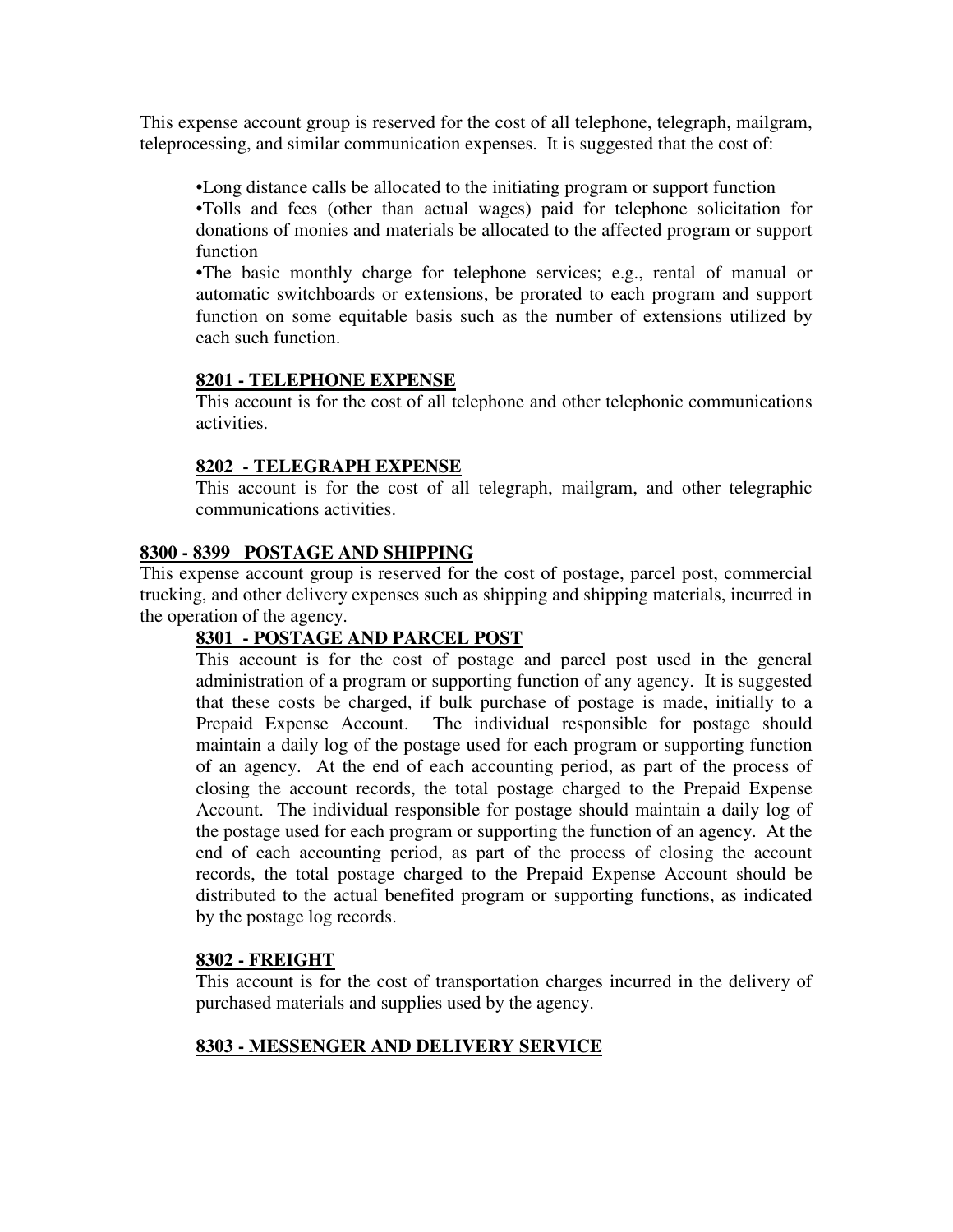This account is for transportation charges incurred in the delivery of merchandise, service or product to a customer or others, using a messenger or outside delivery service.

#### **8400 - 8499 OCCUPANCY**

This expense account group is reserved for all costs arising from an agency's occupancy and use of owned or leased land, buildings, and offices. This would exclude costs reportable elsewhere; e.g., salaries, acquisition of equipment and other assets, etc. It is suggested that any occupancy expense -- Accounts 8401-8499 -- that can be identified with a single program or support function of an agency, should be charged directly to that function at the time the obligation is incurred. Occupancy expenses which benefit more than one program or support function should be prorated on some equitable basis such as square footage of space utilized in conducting each one of the functions.

#### **8401 - OFFICE RENT**

This account is for the rental of office space used by an agency in conducting its program and support functions.

#### **8402 - OTHER BUILDING AND PARKING LOT RENT**

This account is for the cost of compensation for the use of the building and parking lot (other than office).

#### **8403 - BUILDING & BUILDING EQUIPMENT INSURANCE (General & Liability)**

This account is for the cost of premiums of insurance contracts to reimburse the agency for revenue or property loss. Examples of insurance coverage include: fire; theft; boilers; and elevator. Premiums covering equipment should be prorated on the basis of hours of usage of equipment by the benefiting function.

#### **8404 - MORTGAGE INTEREST**

This account is for the cost of interest paid for the use of money, through a lien on land, building.

#### **8405 - ELECTRICITY**

This account is for the cost of electric power used in the operation (occupancy related) of the agency and its services.

#### **8406 - GAS**

This account is for the cost of gas used in the operation (occupancy related) of the agency and its services.

#### **8407 - HEATING OIL**

This account is for the cost of heating oil used in the operation (occupancy related) of the agency.

#### **8408 - WATER AND SEWER**

This account is for the cost of water and sewer charges (occupancy related) arising from the operations of the agency.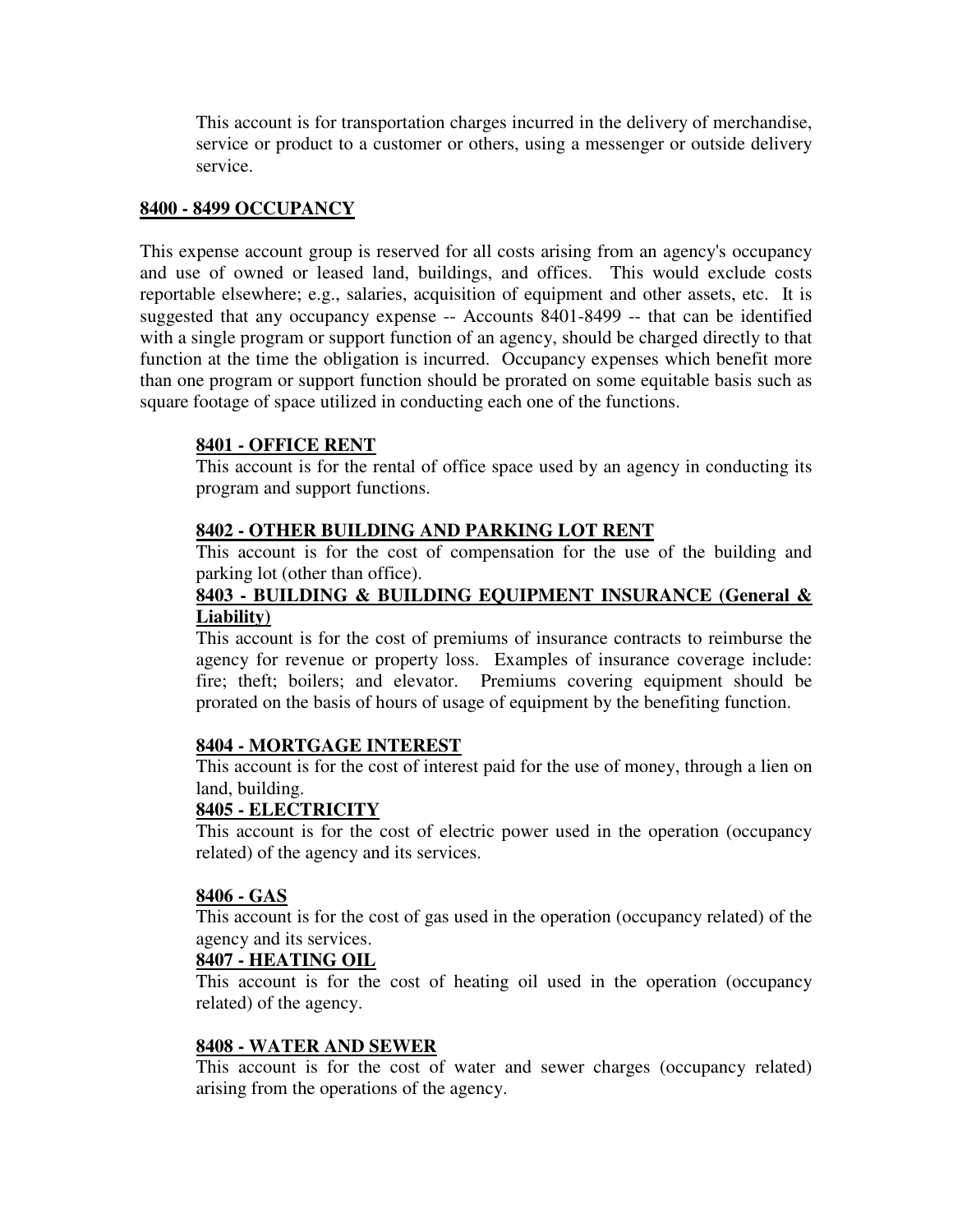# **8409 - JANITORIAL & OTHER MAINTENANCE/REPAIRS PURCHASED**

This account is for the cost of maintenance services provided by independent contractors; e.g., plumbers, electricians, roofers, masons, typewriter repairmen, appliance repairmen, etc. (Note that salaries of janitors and maintenance staff would not be reported her, but in Account 7005).

# **8410 - REAL ESTATE TAXES**

This account is for the cost of real estate taxes assessed against an agency for real estate used in the operation of the agency or real estate held by an agency for investment or rental income. Included in this account are assessments for street cleaning, snow removal or sidewalk plowing.

# **8411 - PERSONAL PROPERTY TAXES**

This account is for the cost of personal property taxes assessed against eligible assets of an agency.

#### **8412 - LICENSES & PERMITS (Occupancy Related Only)**

This account is for the cost of any license or permit (other than automotive) that is related to the occupancy of the premises and is required by some regulatory body, of the corporation itself, or of staff or other agents of the organization, to engage in the lawful activities of the agency.

#### **8413 - BUILDING & GROUNDS MAINTENANCE SUPPLIES**

This account is for the cost of building and grounds maintenance supplies used by the agency in its day-to-day operation of such facilities for its program and support functions.

# **8414 - MISCELLANEOUS OCCUPANCY COSTS**

This account is for the cost of any other miscellaneous building occupancy expense - not significant in amount - that cannot be reported and classified under the account classifications 8401, 8413, 8415, and 8416. An example, would be that of the cost of moving the agency from one location to another.

#### **8415 - AMORTIZATION - LEASEHOLD IMPROVEMENT**

This account is for the cost of amortization expenses for improvements made to leaseholds used in the operation of the agency during the accounting/budget period.

# **8416 - DEPRECIATION OF BUILDING**

Based on a State guideline rate of 3% for buildings and structures excluding land. Exceptions to these guidelines must be justified and documented by the agency.

#### **8500 - 8599 RENTAL, MAINTENANCE AND DEPRECIATION OF EQUIPMENT**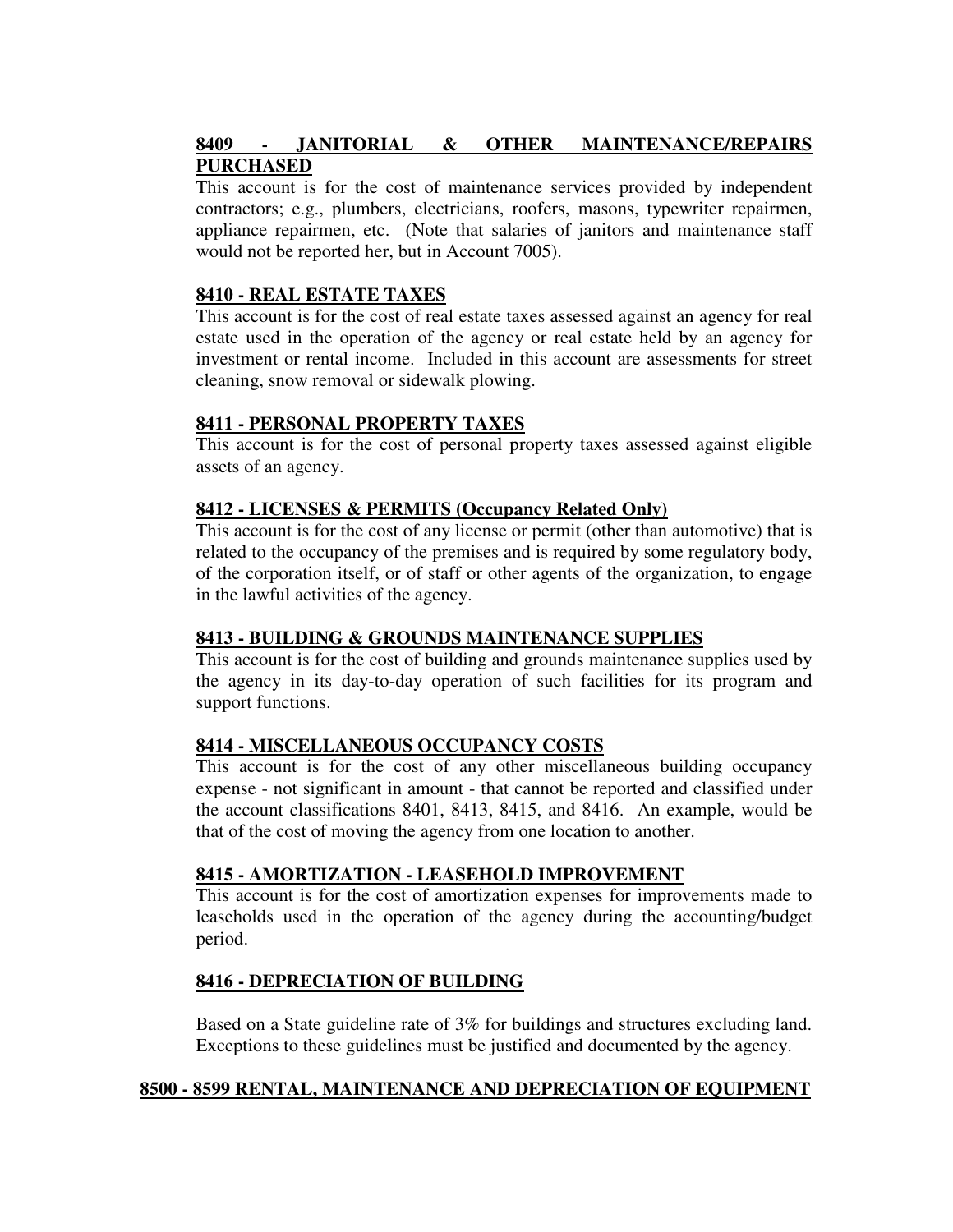This expense account group is reserved for the costs to the agency of rental, maintenance and depreciation of various equipment, such as electronic data processing units, typewriters, calculators, dictaphones, etc., used by the agency in conducting its program and/or support functions.

# **8501 - EQUIPMENT RENTAL EXPENSE**

This account is for all costs to the agency arising from the rental of equipment used by the agency in conducting its program and/or support functions.

# **8502 - EQUIPMENT MAINTENANCE EXPENSE**

This account is for all costs to the agency arising from maintenance of equipment used by the agency in conducting its program and/or support functions.

#### **8503 - EQUIPMENT DEPRECIATION**

Based on a State guideline rate of 10% for furniture, fixtures, and equipment. Exceptions to the guidelines must be justified and documented by the agency.

#### **8504 - EQUIPMENT INTEREST EXPENSE**

Interest incurred for all major equipment and purchases which require funding.

# **8600 - 8699 PRINTING AND PUBLICATIONS**

This expense account group is reserved for the costs of printing, charges of commercial artists and suppliers for plates, artwork, proofs, photographs, and other costs of house organs, leaflets, films, and other informational materials. Also included in this classification are costs of purchases, publications, technical journals, books, pamphlets and monographs.

# **8601 - PRINTING**

This account is for the cost of contract printing.

# **8602 - ARTWORK**

This account is for the cost of contract artwork.

#### **8603 - PHOTOGRAPHY**

This account is for the cost of contract photography.

#### **8604 - RECORDING**

This account is for the cost of charges made by recording studios for the preparation of an agency's materials.

#### **8605 - FILMS**

This account is for the cost of charges made by film studios for the preparation of an agency's materials.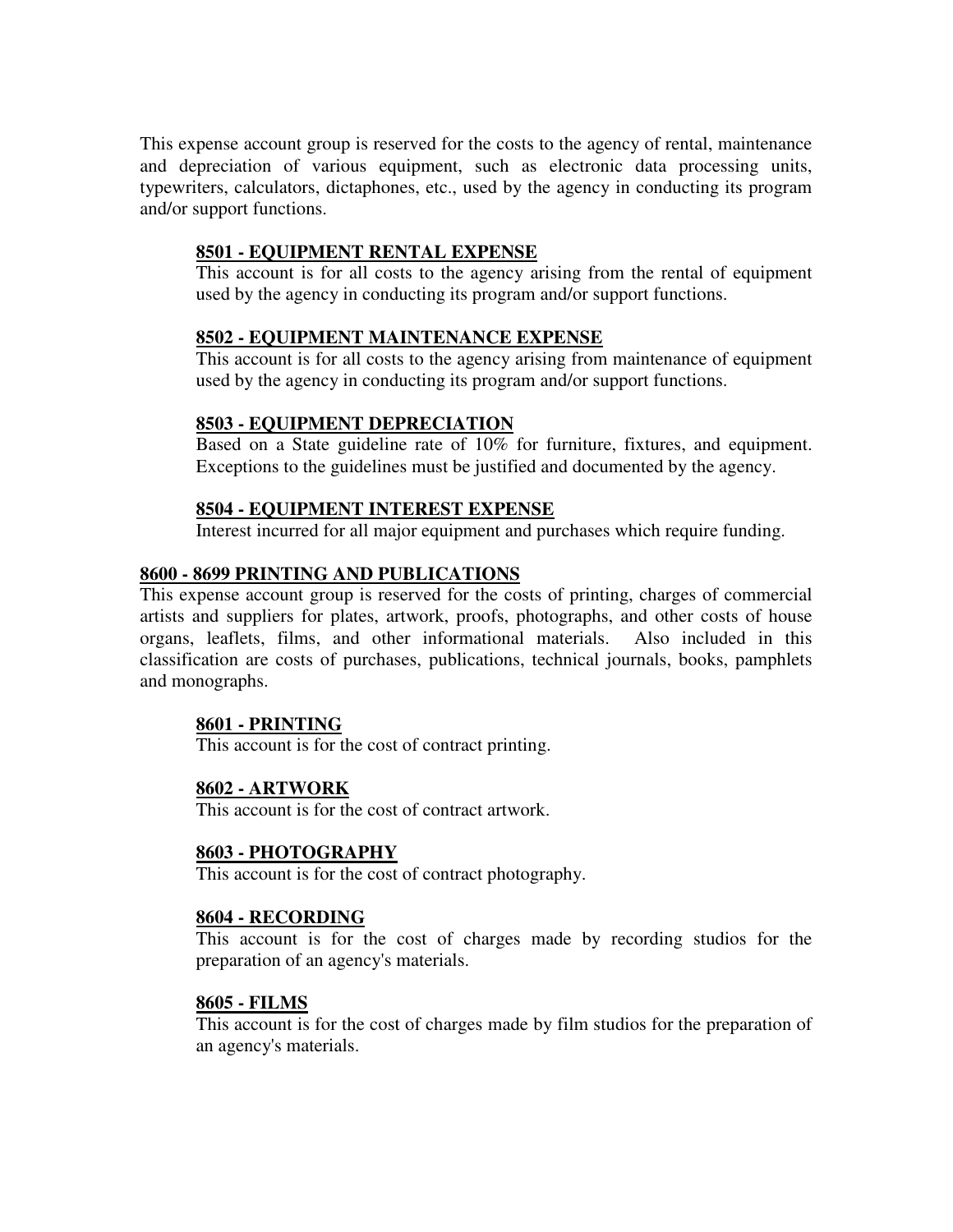# **8606 - SUBSCRIPTIONS TO PERIODICALS & OTHER PUBLICATIONS**

This account is for the cost of subscriptions and reference and resource publications purchased by the reporting agency for use of its staff, or for loan use by others (e.g., through inter-library loans), but not for distribution.

# **8607 - PURCHASE OF PUBLICATIONS**

This account is for the cost of purchase of various publications essential to the agency and its staff in conducting its program and/or support functions. (Note: The distinction between Accounts 8606 and 8607 is that the former accumulates costs of all subscriptions and the latter is concerned with one-time, outright purchase).

# **8608 - MEDIA USE CHARGES - PUBLIC INFORMATION**

This account is for the cost of advertising in newspapers and magazines, on radio, on television or other public media. (Note: it is understood that, as a rule, notfor-profit human service organizations are not expected to spend their funds on advertising in the same sense as a commercial organization would. In most instances, advertising of agencies' services to the community is donated. However, from time to time the agency incurs some costs, incidental or otherwise, in informing the public what services it offers, and what benefits the services bring to the community. This account, therefore, accumulates all such costs.

# **8700 - 8799 EMPLOYEE TRAVEL**

This expense account group is reserved for expenses of travel and transportation of staff and volunteers of the reporting agency.

# **8701 - LOCAL BUS & TAXICAB FARES**

This account is for the cost of fares charged by licensed public transportation companies, including taxis.

# **8702 - GAS & OIL - COMPANY VEHICLES**

This account is for the cost of gasoline, oil, and other consumable products used in an agency's owned or leased vehicles in the operation of an agency.

# **8703 - REPAIRS - COMPANY VEHICLES**

This account is for the cost of premiums of comprehensive insurance contracts, providing coverage for all phases of automotive insurance, for agency-owned or leased vehicles, used in the operation of the agency.

# **8704 – INSURANCE – COMPANY VEHICLES**

This account is for the premiums of comprehensive insurance contracts, providing coverage for agency-owned or leased vehicles used in the operation of the agency.

# **8705 - LICENSES AND PERMITS - COMPANY VEHICLES**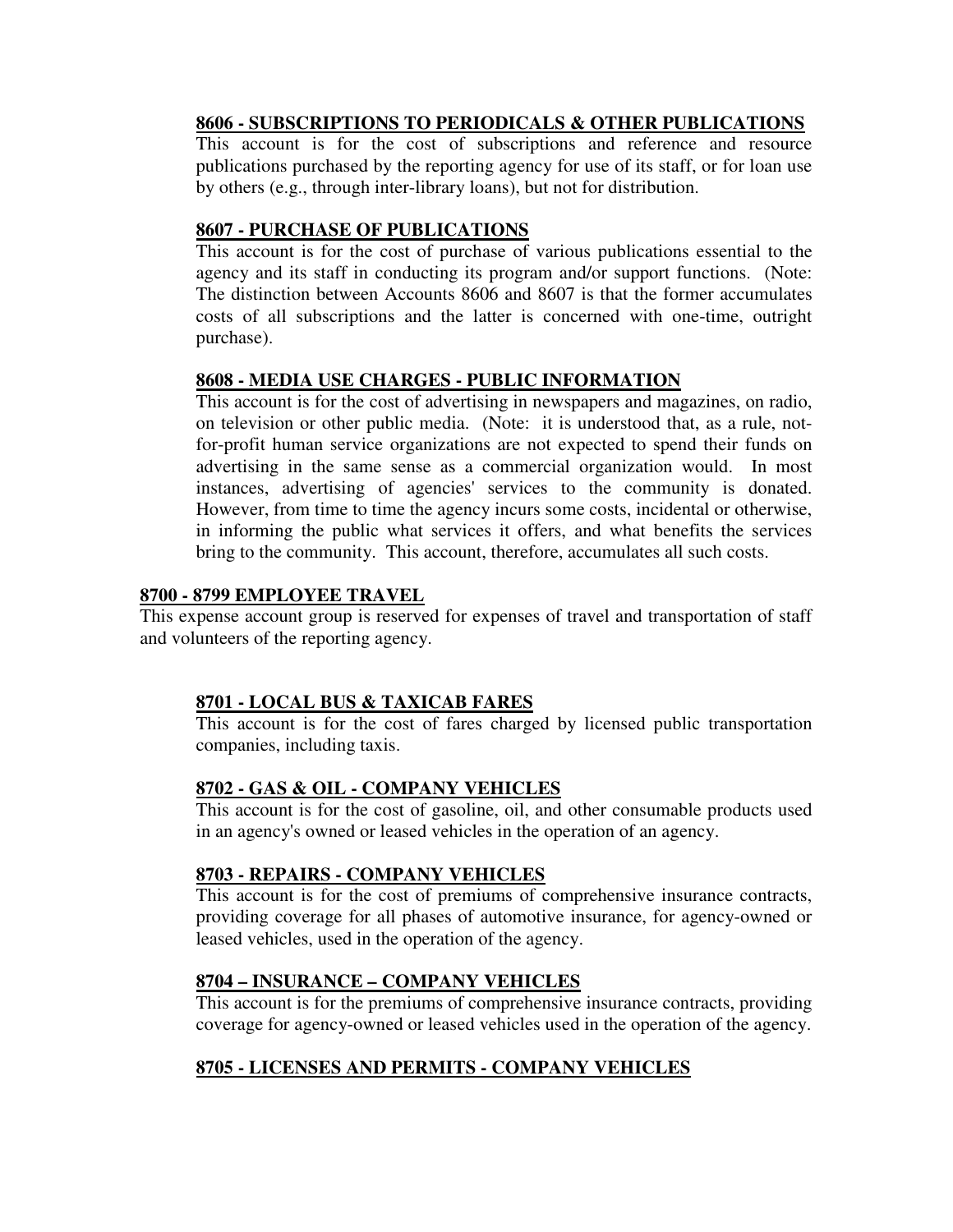This account is for the cost of all licenses, or permits, local, state, or federal, required for the operation of agency vehicles used in the operation of the agency.

# **8706 - LEASING COSTS - COMPANY VEHICLES**

This account is for the cost of hourly, daily, weekly, monthly, or annual lease fees for vehicles used in the operation of the agency.

# **8707 - AUTO ALLOWANCES - EMPLOYES & VOLUNTEERS ON BUSINESS**

This account is for the cost of reimbursements for mileage allowances within DHS guidelines, for actual expenditures, parking fees, and other related expenses to employees and volunteers for the use of their private vehicles in the operation of the agency. This account should be delineated by employee salary classification (Account #7000).

# **8708 - TIRES - COMPANY VEHICLES**

This account is for the cost of tires purchased for use on agency-owned or leased vehicles in the operation of the agency.

# **8709 - HOTELS, MEALS & INCIDENTAL EXPENSES**

This account is for the cost of hotels, meals and other expense incidental to, and directly connected with, the travel and transportation of agency staff volunteers.

# **8710 - DEPRECIATION - AUTOMOTIVE EQUIPMENT**

Based on State guidelines rate of 20% for motor vehicles. Exceptions to the guidelines must be justified and documented by the agency.

#### **8800 - 8899 CONFERENCES, CONVENTIONS, MEETINGS - ON-SITE**

This expense account group is reserved for expenses of conducting meetings related to an agency's activities.

#### **8801 - MEETING SPACE & EQUIPMENT RENTAL**

This account is for the cost of rents or fees charged for the use of meeting rooms or equipment; e.g., tables, chairs, projectors, screens, etc., used for the purpose of meetings, seminars, workshops, conferences, or conventions, solely conducted by an agency or its share of inter-agency support.

# **8802 - MEETING SUPPLIES - NOTICES, BADGES & RELATED PRINTING COSTS**

This account is for the cost of meeting supplies and other related costs; e.g., programs, notices, badges, prizes, etc., used for the purpose of meetings, seminars,. workshops, conferences or conventions, solely conducted by the agency or its share of inter-agency support.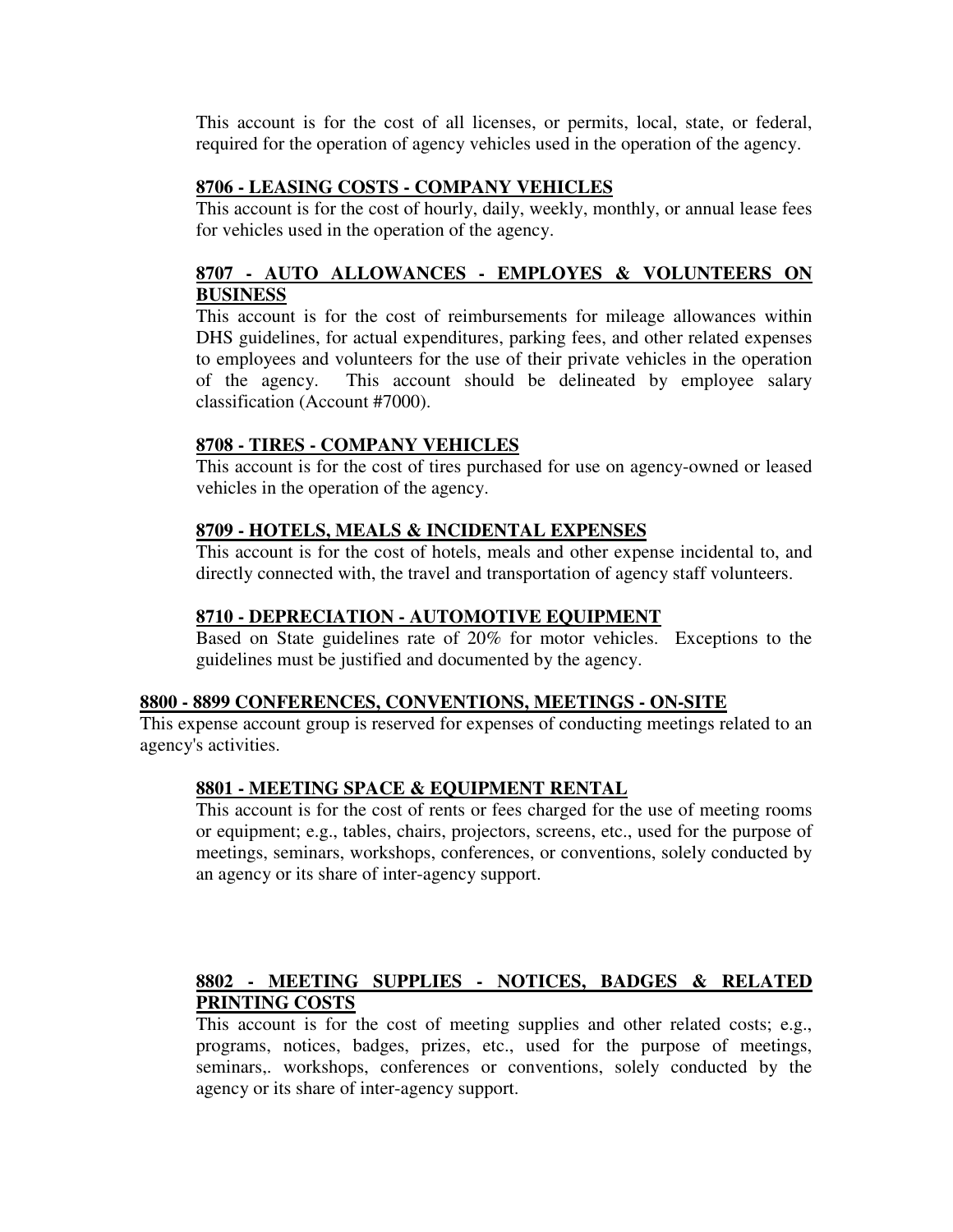# **8803 - FOOD & BEVERAGE COSTS FOR MEETING PARTICIPANTS**

This account is for the cost of food and beverages provided as an integral part of a meeting, seminar, workshop, conference or convention, sponsored solely by the agency itself or its share of inter-agency support.

# **8804 - SPEAKERS' HONORARIA AND EXPENSES**

This account is for the cost of amounts paid to speakers, lecturers, commentators, being honoraria and expenses for participation in meetings, seminars, workshops, conferences or conventions sponsored by the agency itself or its share of interagency support.

# **8805 - REGISTRATION FEES**

This account is for the cost of registration or enrollment fees, incurred by an employee or volunteer of an agency while attending a meeting, seminar, workshop, conference or convention.

#### **8900 - 8999 SPECIFIC ASSISTANCE TO INDIVIDUALS**

This expense account group is reserved for the cost to the reporting agency of specific materials, appliances, services and any other assistance rendered by individuals or agencies other than agency staff, purchased at the expense of the agency, for a particular client or patient.

#### **8901 - MEDICAL FEES**

This account is for the cost of medical fees and other related payments on behalf of a particular client or patient of the agency. Professional services fees paid by the agency on a retainer fee or contract service basis are reported under Account #8000; e.g., fees paid to physicians payments to nursing homes. (Health insurance for agency staff should be shown in Account #7100).

#### **8902 - DENTAL FEES**

This account is for the cost of dental fees and other related payments on behalf of a particular client or patient of the agency.

#### **8903 - MEDICINES**

This account is for the cost of non-prescription or prescription medicines or drugs, purchased in whole or in part, for a particular client or patient.

#### **8904 - CHILDREN'S BOARD**

This account is for the cost of children's board incurred by the agency in whole or in part, for a particular client or patient.

#### **8905 - HOMEMAKER SERVICE**

This account is for the cost of homemakers' fees paid to families, in whole or in part, for the maintenance, care and supervision of a particular client or patient.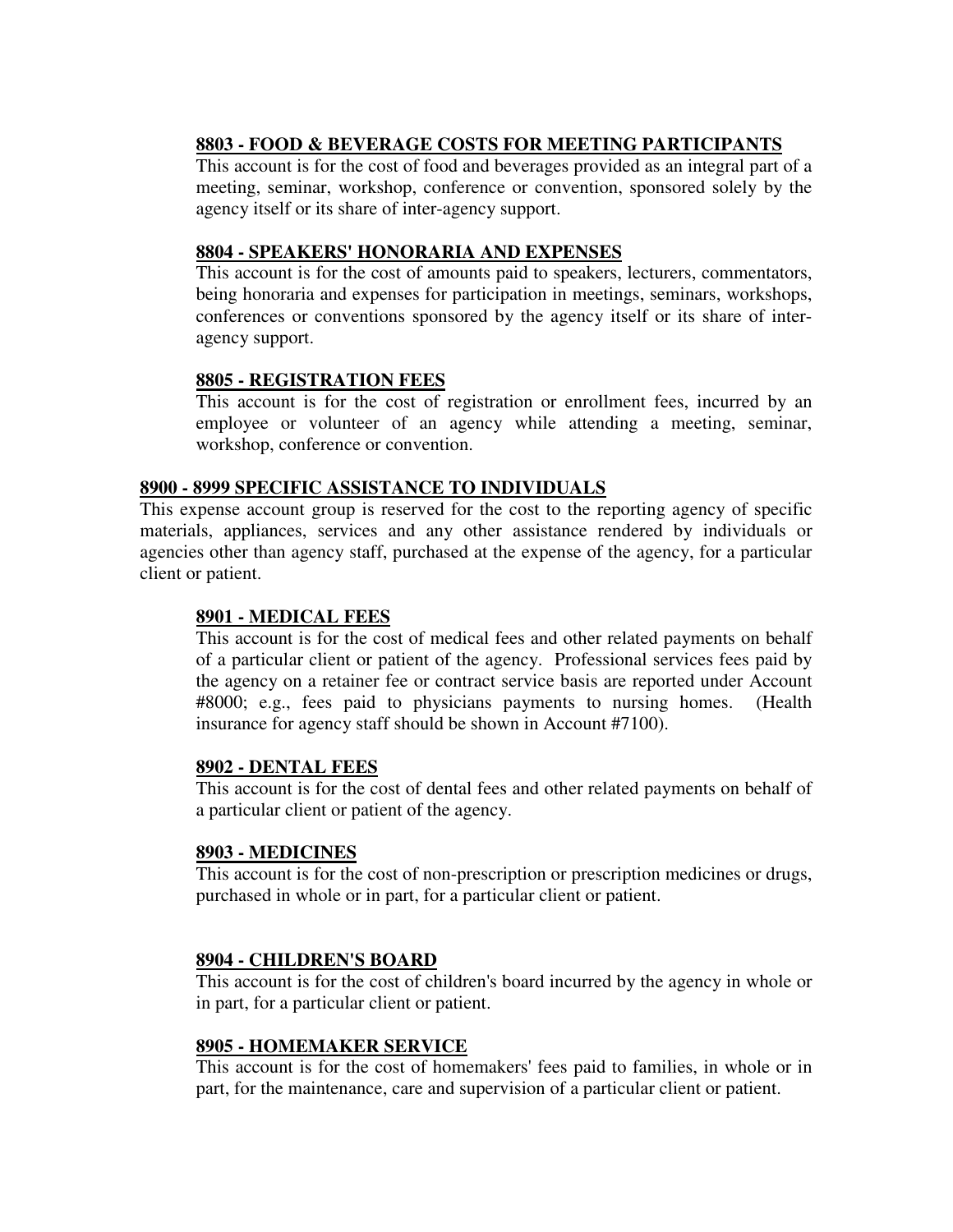#### **8906 - FOOD SERVICE**

This account is for the cost of food allowances or actual purchases, in whole or in part, for a particular client or patient for his individual needs.

# **8907 - SHELTER SERVICE**

This account is for the cost shelter, lodging or dwelling space, purchased in whole or in part, for a particular client or patient for his individual needs.

# **8908 - CLOTHING SERVICE**

This account is for the cost of all items of apparel, purchased in whole or in part, for a particular client or patient for his individual case.

# **8909 - SEE ACCOUNT 9300**

# **8910 - RECREATION SERVICE**

This account is for the cost of recreational and cultural activities, purchased in whole or in part, either on an individual or group basis, for the benefit of a particular client, patient or employee of the agency; e.g., individual camperships.

# **8911 - WAGE SUPPLEMENTS**

This account is for the cost of any monies paid to an individual client or patient, which is not for services performed or related to paid work activities.

#### **8912 - PROSTHETIC APPLIANCES**

This account is for the cost of purchase, fitting, and repair and maintenance of prosthetic appliances, purchased in whole or in part, for a particular client or patient for his or her individual use.

#### **8913 - HOSPITAL FEES**

This account is for the cost of hospital charges for services; e.g., room, treatment, x-ray, food and other services, purchased in whole or in part, for a particular client or patient for his individual needs.

#### **8914 - TESTING FEES**

This account is for the cost of tests, testing technicians, testing fees, test analysis, purchased in whole or in part, for a particular client or patient for his individual needs.

#### **8915 - MATERIALS - CRAFTS, VOCATION, ETC.**

This account is for the cost of materials; e.g., furniture, tools, craft supplies, production materials, etc., purchased in whole or in part, for a particular client or patient for his or her individual use.

#### **9000 - 9099 MEMBERSHIP DUES**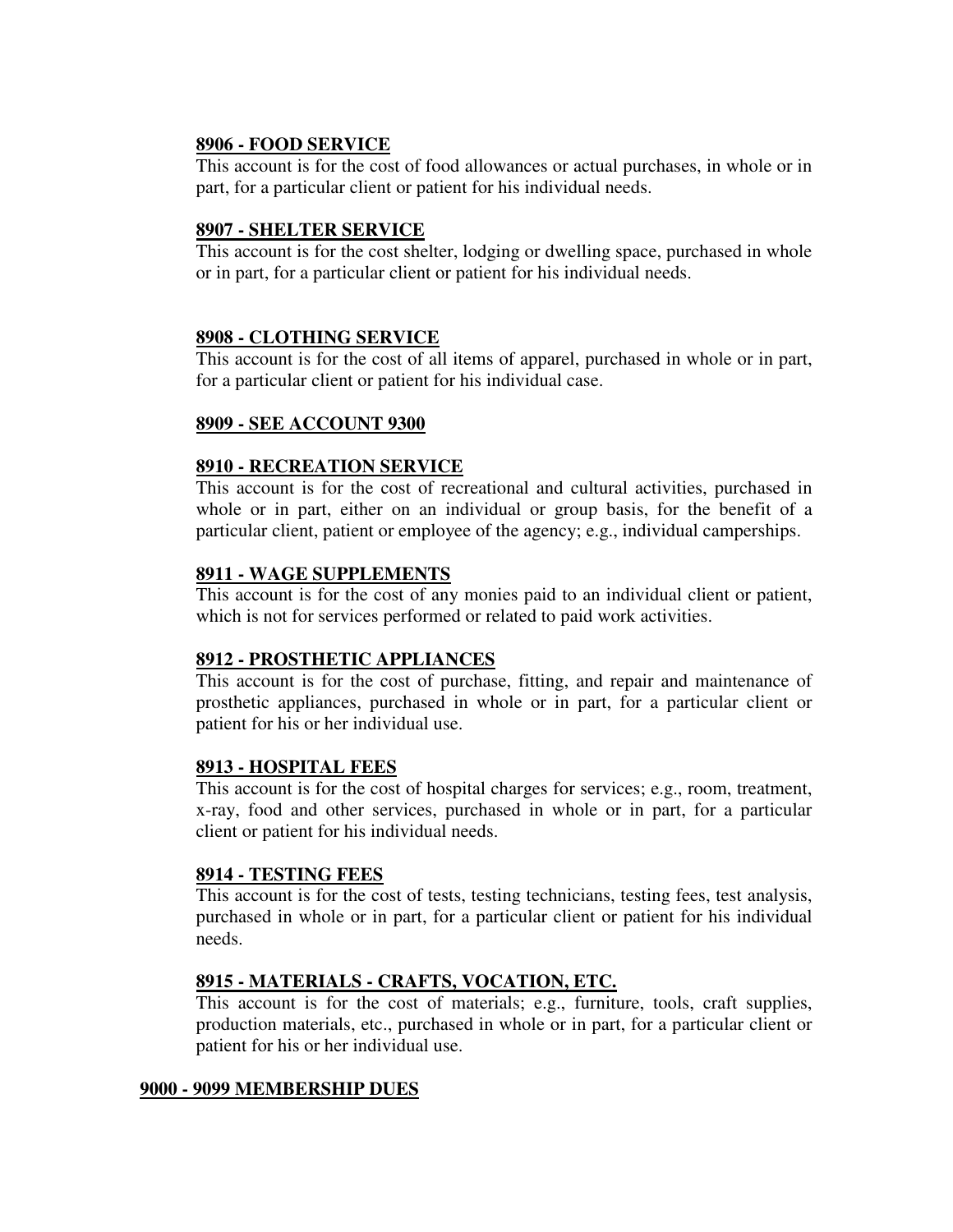This expense account group is reserved for the cost of expenses for bona fide memberships in other organizations which provided, in turn, benefits such as regular services, publications, materials, etc.

Note: This category covers payments of the type that are to be reported as "other revenue" by receiving health and welfare organization - for example, certain organizations include such amounts received in assessments and dues - local members units. Payments that do not procure, for the paying agency, general membership benefits, should be reported in Awards and Grants and Payments to Affiliated Organizations, as appropriate. For example, dues paid by the local organization to the national organization are not reportable here but under Payments to Affiliated Organizations.

# **9001 - INDIVIDUAL DUES**

This account is for the cost of dues for individual memberships of staff members in other organizations relevant to the functions of the agency.

# **9002 - ORGANIZATION DUES**

This account is for the cost of bona fide memberships acquired by the agency in other organizations having legitimate interest and activities in the promotion, provision, or planning of human service programs. (Dues/support payments to national "parent" or equivalent organizations should not be charged to this account, but to Account 9691).

# **9100 - 9199 AWARDS AND GRANTS**

This expense account is reserved for the cost of amounts paid or committed to individuals or organizations for support of research, fellowship, scholarship, and other human service programs. Dues, quota payments and other formula-based or prescribed payments by a local agency in support of a national affiliate should not be charged to this account. This expense classification is broken down into two sub-classifications:

9101-9150 Awards & Grants to Individuals & Other Organizations 9151-9199 Awards & Grants to Affiliated Organizations

# **9101 - GRANTS TO RESEARCH INSTITUTIONS**

This account is for the cost of research grants made to institutions unrelated to the granting agency.

# **9102 - GRADUATE FELLOWSHIPS**

This account is for the cost, in whole or in part, of grants made to a college or university foundation, the income from which is bestowed on a student or students to aid them in graduate studies.

# **9103 - TRAINEE SCHOLARSHIPS**

This account is for the cost of Trainee Scholarships awarded to deserving individuals enrolled in some career-related training program as an aid to subsidizing the training expenses of such individuals.

# **9104 - OTHER SCHOLARSHIPS AND TUITION PAYMENTS**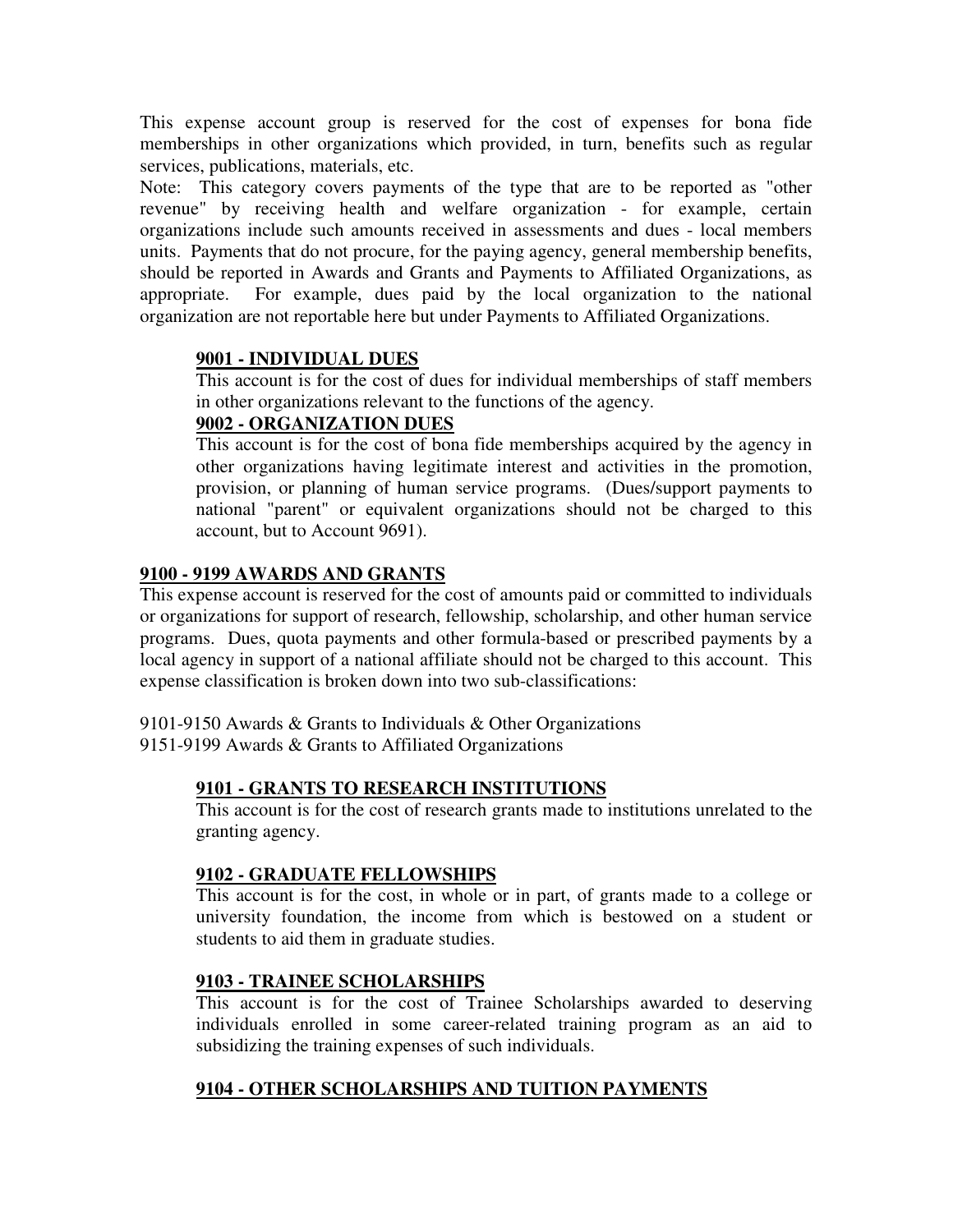This account is for the cost of other scholarships and tuitions awarded to deserving undergraduate students enrolled in some educational program as an aid to subsidizing the education expense of such individuals.

# **9105 - ALLOWANCE FOR TRAVEL UNDER GRANT**

This account is for the cost, in whole or in part, of allowances made to sponsored graduate or undergraduate students for travel; e.g., transportation, housing, food, etc., to further their studies or research.

# **9106 - ALLOWANCE FOR EQUIPMENT UNDER GRANT**

This account is for the cost, in whole or in part, of allowances made to sponsored graduate or under-graduate students, for the purchase of equipment necessary to further their studies or research.

# **9107 - LUMP SUM CAMPERSHIPS**

This account is for the cost of grants made to organizations to cover multiple camp fees to be used at the discretion of the organization (camp fees paid for a particular individual are reported under Account #8900).

# **9108 - CONTRIBUTIONS OR GRANTS TO OTHER HUMAN SERVICES ORGANIZATIONS**

This account is for the cost of contributions or grants to other human service organizations.

# **9151 - 9199 - AWARDS & GRANTS TO AFFILIATED ORGANIZATIONS**

This expense account group is reserved for the cost of awards and grants made by the reporting agency to closely-related or affiliated organizations. These are usually one-time awards or grants made for some specific purpose or project of the affiliate to which the award or grant is made and are over and above the dues, quota payments or other formula-based prescribed payments.

# **9200 - 9299 ALLOCATED COSTS (Permissive - Not Mandatory)**

This expense account group includes all agency costs that cannot be assigned directly to client service programs but are agency costs that are assigned to administrative and support services and then are distributed to the client service programs through an allocation formula.

#### **9201 - ADMINISTRATIVE COSTS**

Those costs associated directly with administration of the agency and are of benefit to more than one client service program. There are two sets of guidelines for determining administrative costs:

**1. Non-Profit Institutions** - An administrative cost is one which because of its incurrence for common or joint objectives, is not readily subject to treatment as a direct cost. Minor direct cost items may be considered to be administrative costs for reasons of practicality. After direct costs have been determined and charged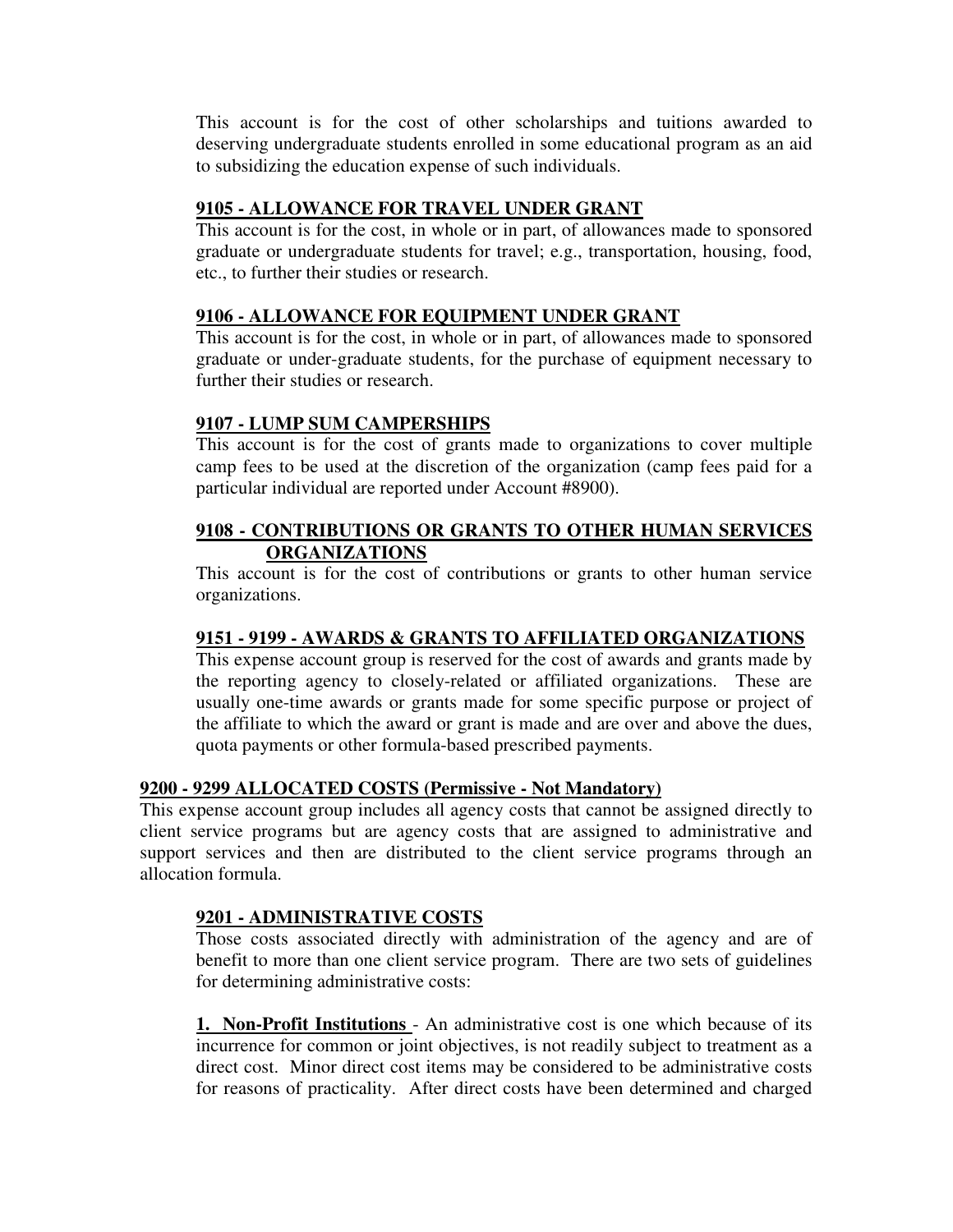directly to the contract or other work as appropriate, administrative costs are those remaining to be allocated to the several classes of work. The overall objective of the allocation process is to distribute the administrative costs of the institution to its various major activities or cost objectives in reasonable proportions to the benefits provided to those activities or cost objectives.

Because of the diverse natures and purposes of organizations falling within the definition of a non-profit organization, it is impractical to specifically identify those functions which constitute major activities for purposes of identifying and distributing administrative costs. Such identification will be dependent upon an institution's purpose-in-being, the services it renders to the public, its clients and/or members, the amount of effort devoted to fund raising activities, public relations, and membership activities, etc.

**2. Hospitals** - General. Administrative costs are those that have been incurred for common or joint objectives, and thus are not readily subject to treatment as direct costs of research agreement or other ultimate or revenue producing cost centers. In hospitals such costs normally are classified but not necessarily restricted to the following functional categories: Depreciation; Administrative and General (including fringe benefits if not charged directly); Operation of Plant; Maintenance of Plant; Laundry & Linen Service; Housekeeping; Dietary; Maintenance of Personnel; and Medical Records and Library.

# **9202 - TRANSPORTATION COSTS**

Agency costs associated with the provision of transportation for the benefit of the clients of the agency. Other than salaries, most of the costs will be associated with control Account 8700.

#### **9300 - 9399 CLIENT TRANSPORTATION**

This expense account group is reserved for expense of travel and transportation of clients of the reporting agency.

#### **9301 - LOCAL BUS & TAXICAB FARES**

This account is for the cost of fares charged by licensed public transportation companies, including taxis.

#### **9302 - GAS & OIL - COMPANY VEHICLES**

This account is for the cost of gasoline, oil, and other consumable products used in an agency's owned or leased vehicles.

# **9303 - REPAIRS - COMPANY VEHICLES**

This account is for the cost of parts purchased for, or contract repair services used on, agency-owned or leased vehicles.

# **9304 - INSURANCE - COMPANY VEHICLES**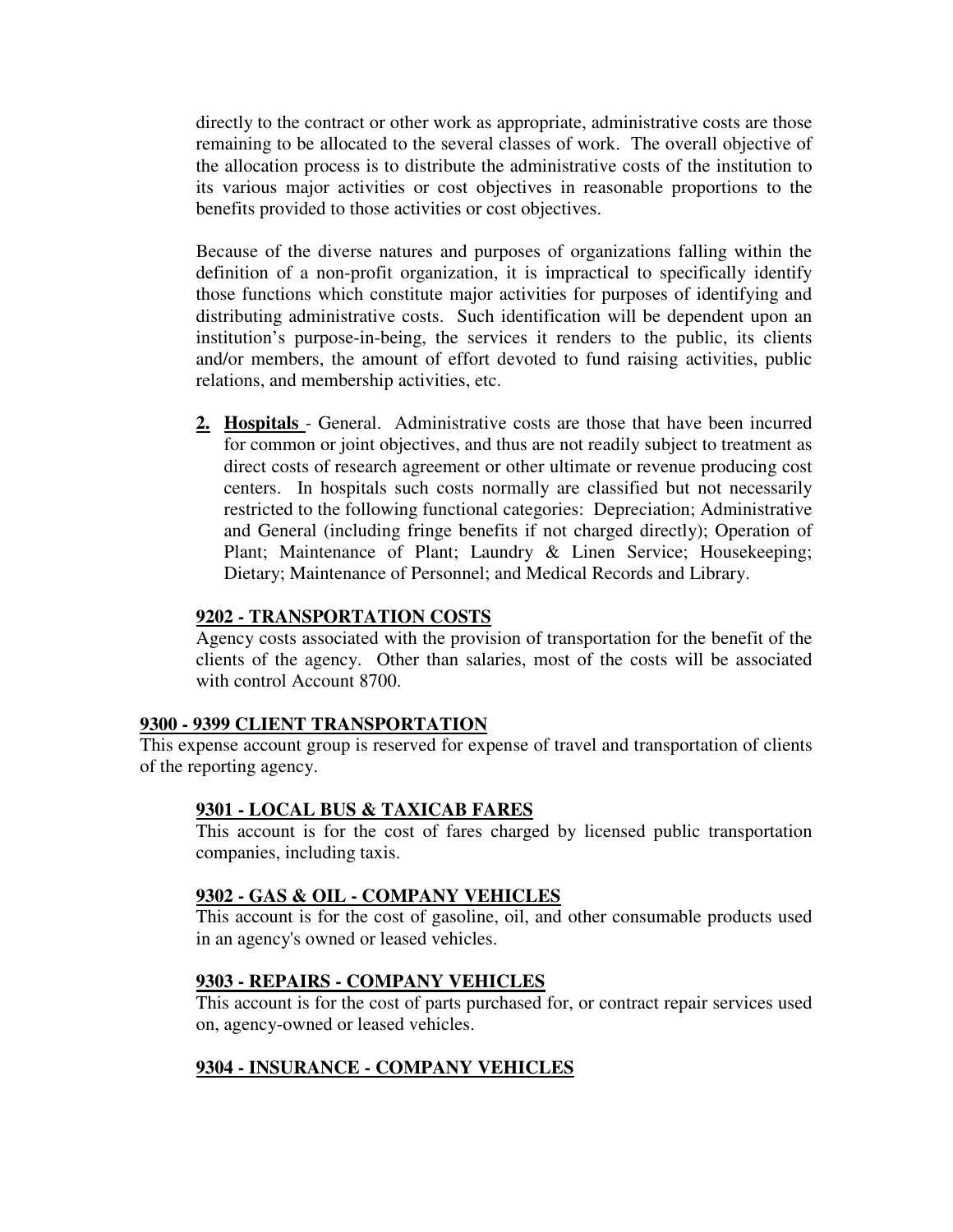This account is for the cost of premiums of comprehensive insurance contracts, providing coverage for all phases of automotive insurance, for agency-owned or leased vehicles.

# **9305 - LICENSES AND PERMITS - COMPANY VEHICLES**

This account is for the cost of all licenses or permits, local, state or federal, required for the operation of agency vehicles.

# **9306 - LEASING COSTS - COMPANY VEHICLES**

This account is for the cost of hourly, daily, weekly, monthly, or annual lease fees for vehicles.

# **9307 - TIRES - COMPANY VEHICLES**

This account is for the cost of tires purchased for use on agency-owned or leased vehicles.

# **9308 - DEPRECIATION - AUTOMOTIVE EQUIPMENT**

Based on current State guidelines for motor vehicles. Exceptions to the guidelines must be justified and documented by the agency.

#### **9400 - 9499 MISCELLANEOUS**

This expense account group is reserved for the cost of expenses not reportable in another account classification. Examples of the type of expenses that may be subsumed under this account include:

- Moving & Recruitment reimbursement of expenses incurred by candidates invited for job interviews and moving expenses of new appointees and staff transfers authorized by board.
- Bonding Insurance the cost of premiums for protection against fraudulent or dishonest acts by officers or employees.
- Medical Malpractice Insurance

# **9401 - EMPLOYEE MALPRACTICE INSURANCE**

# Self-Explanatory.

# **9402 - EMPLOYEE BONDING INSURANCE**

Self-Explanatory.

#### **9500 - 9599 DEPRECIATION OR AMORTIZATION**

This expense account group is reserved for the allocation of the cost, or other carrying value, of physical assets over their estimated useful life. The provision for depreciation or amortization account spreads the cost of such assets over the period of time their use benefits the program and/or support function of the agency.

# **9501 - DEPRECIATION - EQUIPMENT (Report Under Account 8503)**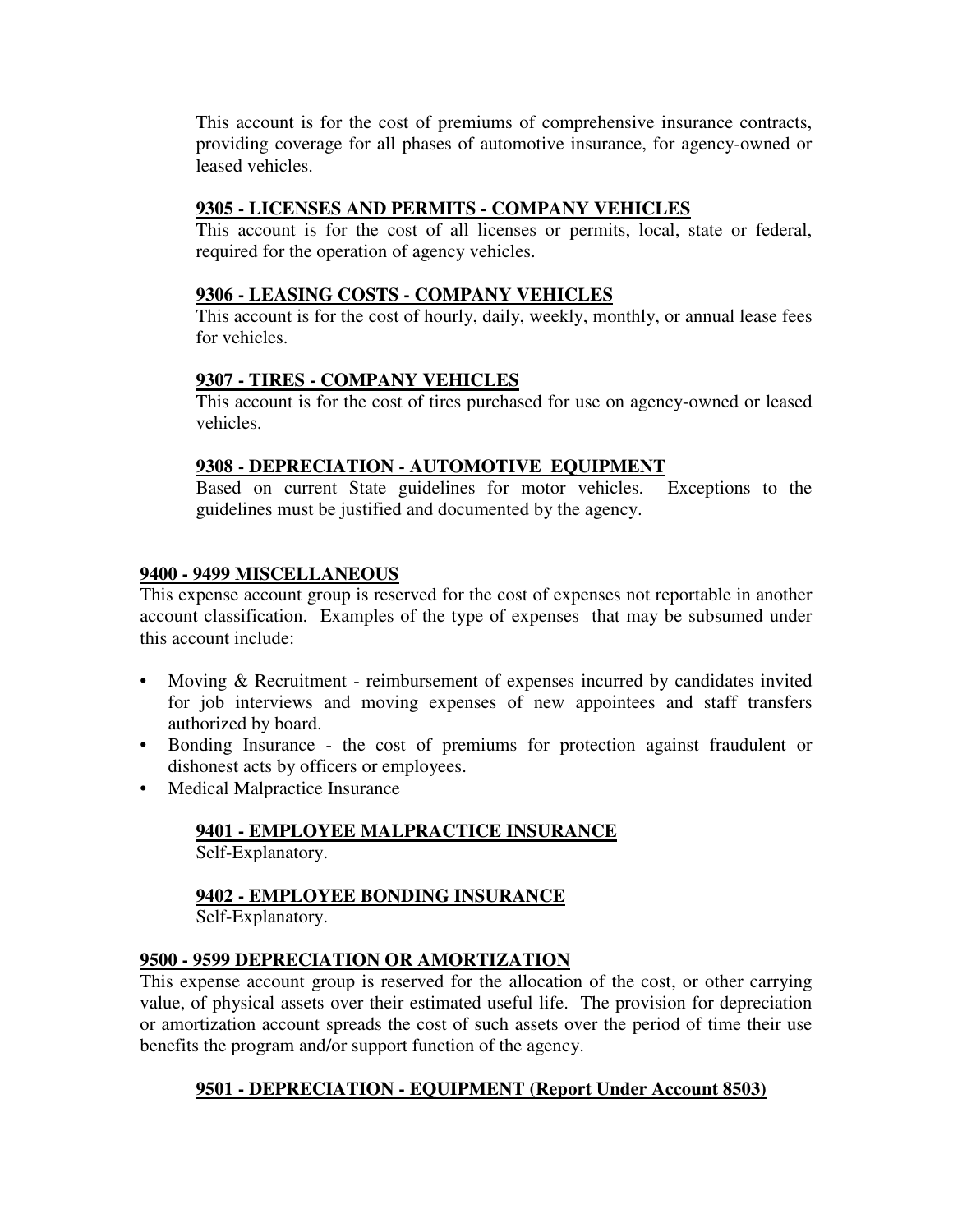Based on a State guideline rate of 10% for furniture, fixtures, and equipment. Exceptions to the guidelines must by justified and documented by the agency.

# **9502 - AMORTIZATION - LEASEHOLD IMPROVEMENT (Report Under Account 8415)**

This account is for the cost of amortization expenses for improvements made to leaseholds used in the operation of the agency during the accounting/budget period.

# **9503 - DEPRECIATION - AUTOMOTIVE EQUIPMENT (Report Under Account 8710)**

Based on a State guidelines rate of 20% for motor vehicles. Exceptions to the guidelines must be justified and documented by the agency.

# **9504 - DEPRECIATION - BUILDINGS (Report Under Account 8416)**

Based on a State guideline rate of 3% for buildings and structures excluding land. Exceptions to these guidelines must be justified and documented by the agency.

# **9600-9699 ALLOCATIONS TO AGENCIES/PAYMENTS TO AFFILIATED ORGANIZATIONS**

This expense account group is reserved for allocations to agencies by Federated Fun-Raising Organizations and for dues, quota payments, and other formula based payments by an agency to its affiliate.

# **9601 to 9690 - ALLOCATIONS TO AGENCIES**

The individual account numbers in this series are intended for use by allocating organizations in identifying either the agency to whom the allocation is made, or the program or support function for which an allocation is made. For example, Account 9601 may be used to identify allocations to Family Service Agency or to Adoption Program.

#### **9691 to 9699 - PAYMENTS TO AFFILIATED ORGANIZATIONS**

The individual account numbers in this series are intended for amounts paid or payable to another organization - usually the national affiliate of the agency - to sustain, aid, maintain, assist or support the program and support functions of the organization. Usually these payments are in the form of dues, support payments, or quota or formula-based payments. As a rule the payments are not in return for some specific, tangible product or benefit to the paying agency, but in order to maintain the presence or existence of the affiliate. Examples of payments to be charged to this account would be payments to the principal national affiliated organization of the local agency; e.g., local Y.M.C.A. to the National Council of the Y.M.C.A. (Note the distinction between this account and Account 9000).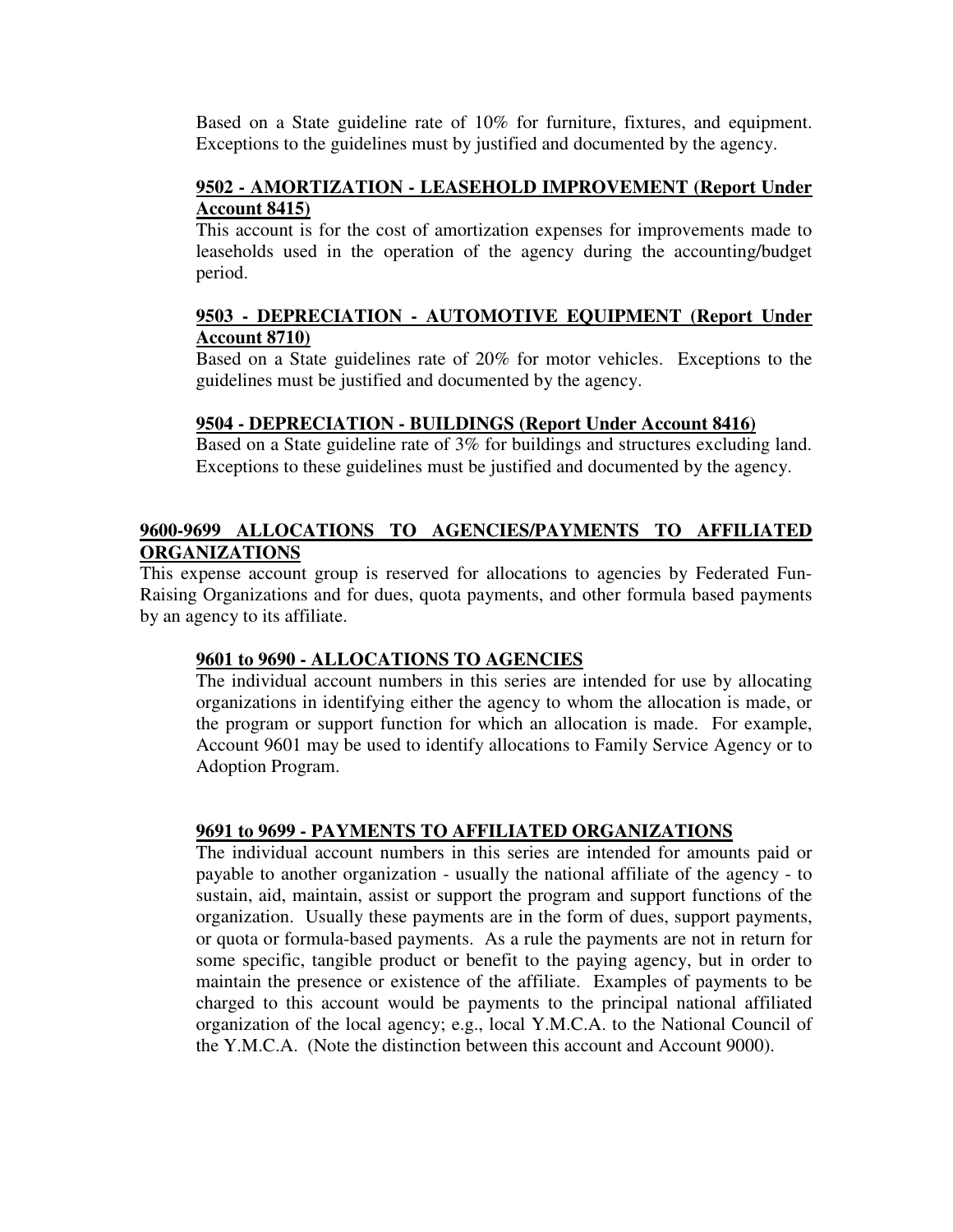#### **MILWAUKEE COUNTY DEPARTMENT OF HEALTH AND HUMAN SERVICES PURCHASE OF CARE AND SERVICES - MASTER CHART OF ACCOUNTS**

# **ACCOUNTS RELATED TO THE STATEMENT OF INCOME**

#### **CONTRIBUTIONS AND DONATIONS**

- In-Kind Materials
- In-Kind Services
- Unrestricted Cash
- Restricted Cash
- Other

# **CONTRIBUTIONS TO BUILDING FUND**

# **SPECIAL EVENTS**

# **LEGACIES AND BEQUESTS**

- Endowments
- Trusts
- Other

# **COLLECTED THROUGH LOCAL MEMBER UNITS**

# **CONTRIBUTED BY ASSOCIATED ORGANIZATIONS**

# **ALLOCATED BY FEDERATED FUND-RAISING ORGANIZATIONS**

# **ALLOCATED BY UNASSOCIATED AND NON-FEDERATED FUND RAISING ORGANIZATIONS**

# **FEES AND GRANTS FROM GOVERNMENTAL AGENCIES (DO NOT USE. SEE 5100 & 5200)**

#### **OTHER GOVERNMENT PURCHASE OF SERVICE**

- Title XX Milwaukee County
- Title XX Other Counties
- Title IVA (AFDC Unemployed Actual) Milwaukee County
- Title IVA (AFDC Unemployed Actual) Other Counties
- Title IVA (Win) Milwaukee County
- Title IVA (Win) Other Counties
- 51.42/.437 Milwaukee County
- 51.42/.437 Other Counties
- Title I Milwaukee County
- Title I Other Counties
- Title III Milwaukee County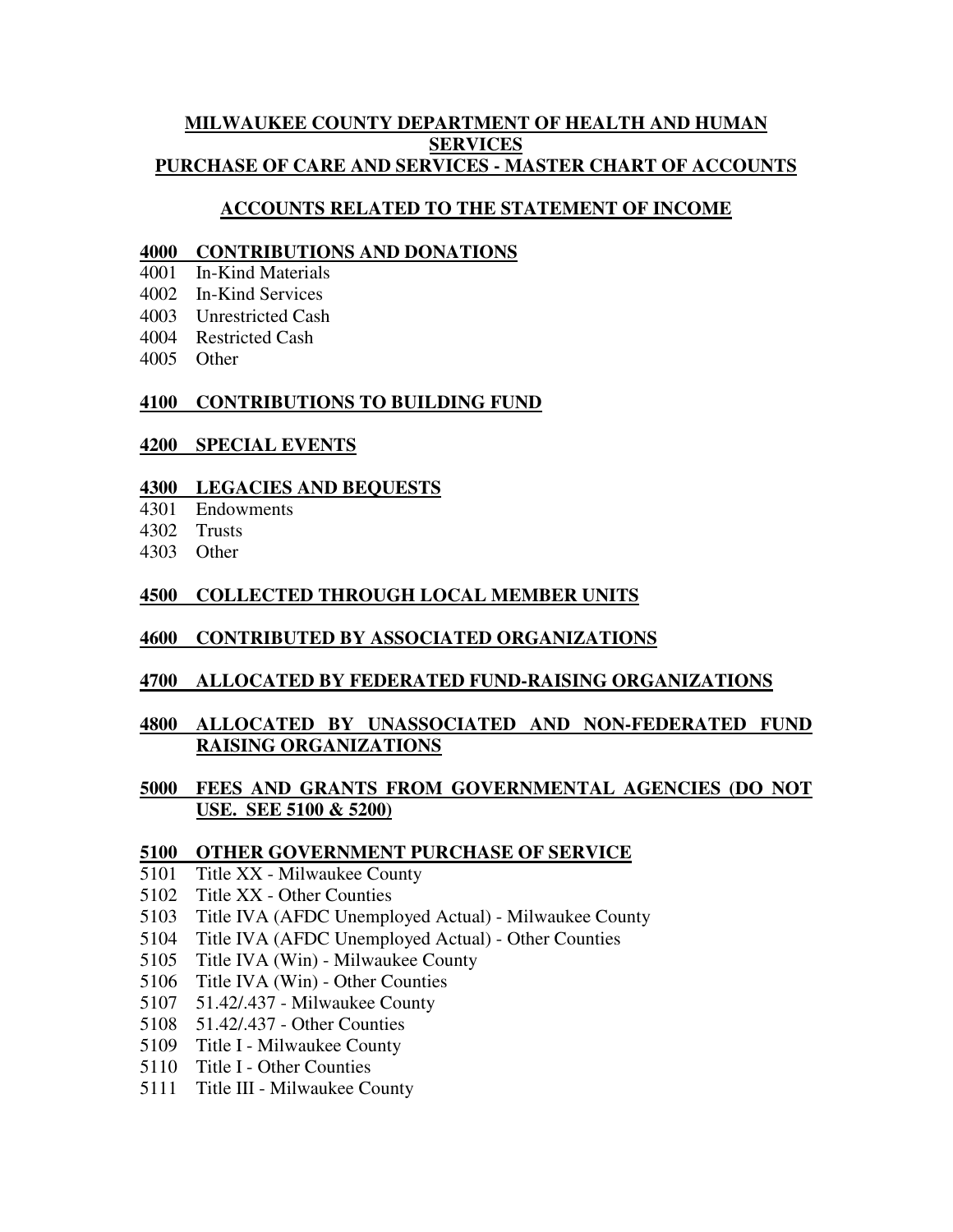- Title III Other Counties
- USDA Food Stamps
- TITLE XVIII (MEDICARE)
- TITLE XIX (MEDICAID)

# SOCIAL SECURITY (SS) AND SUPPLEMENTAL SECURITY INCOME (SSI)

- CIP revenue from Milwaukee County DSD
- CIP revenue from other counties.
- COP revenue from Milwaukee County DSD
- COP revenue from other counties.
- Wiser Choice /AODA Voucher Revenue
- Wraparound Milwaukee Revenue
- Children's Court Services Revenue (CCSN)
- Milwaukee County Department of Aging Revenue
- Other
- 5126-99 Other Governmental Purchase of Service

#### **ACCOUNTS RELATED TO THE STATEMENT OF INCOME (continued)**

#### **GRANTS FROM GOVERNMENTAL AGENCIES**

- Direct Federal Grants
- Direct State Grants
- Direct County Grants
- Direct City and Municipal Grants
- Title III Grants
- Other Grants From Governmental Agencies

#### **REVENUES FROM HEALTH MAINTENANCE ORGANIZATIONS AND PREFERRED PROVIDER ORGANIZATIONS**

- Revenue From Title XIX AFDC Clients
- Revenue From Non-Title XIX Clients

#### **MEMBERSHIP DUES - INDIVIDUALS**

#### **ASSESSMENTS AND DUES - LOCAL MEMBER UNITS**

#### **PROGRAM SERVICE FEES**

- Income From Private-Pay Clients
- Income From Title IVA (AFDC Employed Actual) Clients
- Income From Title XX Clients (Direct Pay Portion Only)
- Income From 51.42/.437 Clients (Direct-Pay Portion Only)
- Income From Client Pick-Up and Delivery Charges
- Income From Client Insurance Carriers (Other Than Medicare)
- Other Third-Party Non-Governmental Income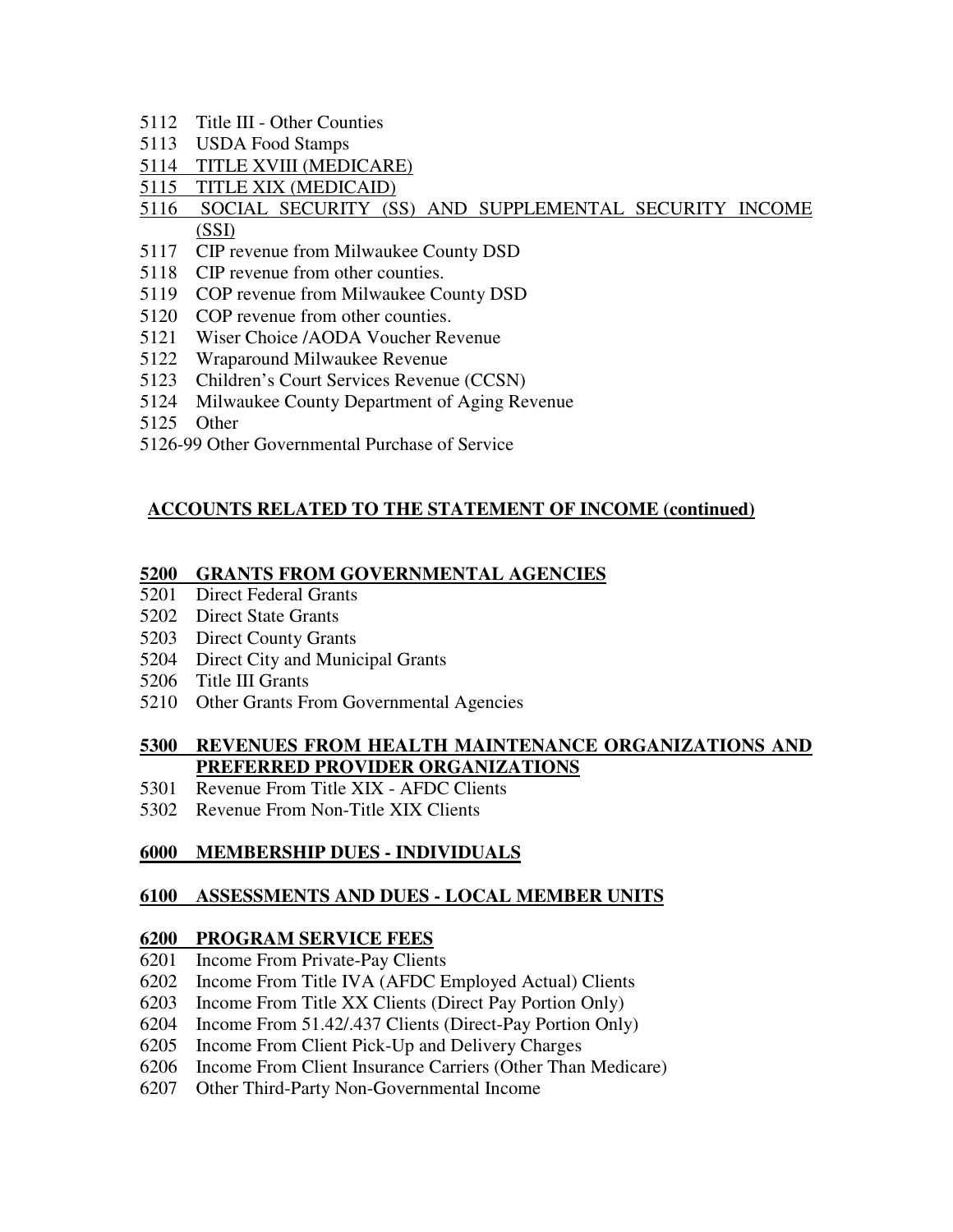#### **INTRA-AGENCY SALES OF SUPPLIES AND SERVICES**

#### **REVENUE FROM DISPOSAL OF ASSETS**

- Sale of Production
- Sale of Property and Other Assets
- Sale of Staff Services

# **INVESTMENT INCOME**

- Interest
- Dividends
- Other

# **GAINS (AND LOSSES) ON INVESTMENT TRANSACTIONS**

#### **MISCELLANEOUS REVENUE**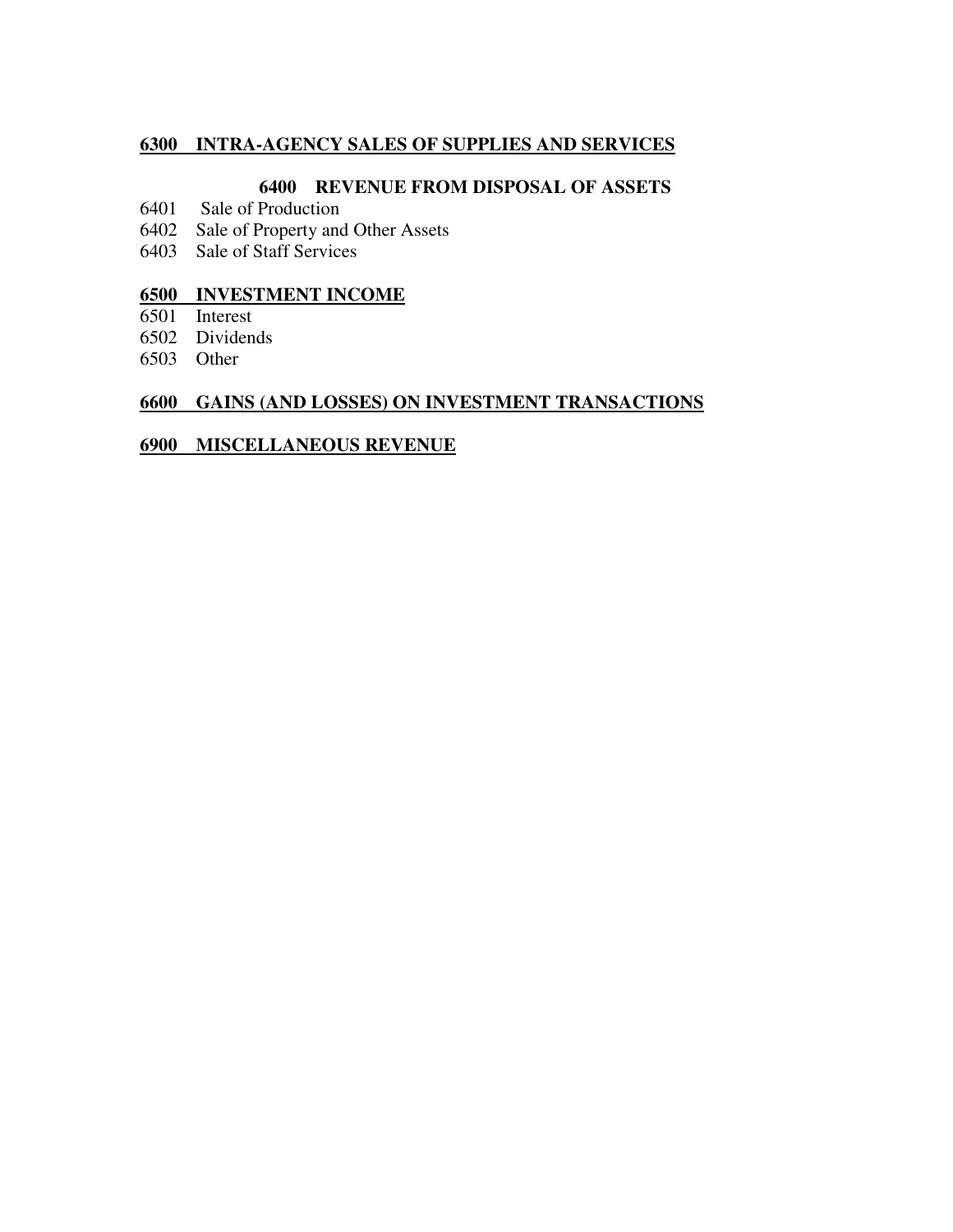#### **MILWAUKEE COUNTY DEPARTMENT OF HEALTH AND HUMAN SERVICES PURCHASE OF CARE AND SERVICES - MASTER CHART OF ACCOUNTS**

# **ACCOUNTS RELATED TO THE STATEMENT OF INCOME**

# **4000 CONTRIBUTIONS**

All contributions received directly from individual donors and organizations except those identified under Accounts 4500, 4600, 4700 and 4800 are to be included in this classification. Amounts paid ostensibly as memberships, but which are, in fact, contributions, should be included here; likewise, the excess amount paid over the regular membership fee should also be included here.

The following are examples of sources of support to be reported in this category:

- Individuals, including an agency's own Board members, employees and their acquaintances.
- Corporations and other businesses
- Foundations and trusts
- Contributions in response to door-to-door, mail, and other solicitations conducted by an agency itself.
- Fraternal, civic, social and other unrelated groups (i.e., direct contributions- excluding contributions raised through organized campaigns)

#### **4001 – In-kind Materials**

Fair Market value of supplies, food, non-depreciable equipment, etc., donated to the agency.

#### **4002 – In-kind Services**

Fair market value of professional fees, salaries and other time donated to the agency.

#### **4003 - Unrestricted Cash**

Cash donations received for unrestricted use in meeting operating expenses.

#### **4004 - Restricted Cash**

Cash donations received for restricted use itemized according to donor restriction. (Restrictions must be those of a donor and may not be restrictions established by action of the agency Board of Directors or the decision of an official of the agency.) Examples of restricted donations might be capital equipment purchase or for fee payments for those clients who cannot pay all or part of their fees.

#### **4005 - Other**

Any item not identified in the Accounts 4001 to 4004 above. If amount exceeds 2% of total revenue, total disclosure will be required on a separate schedule.

#### **4100 CONTRIBUTIONS TO BUILDING FUND**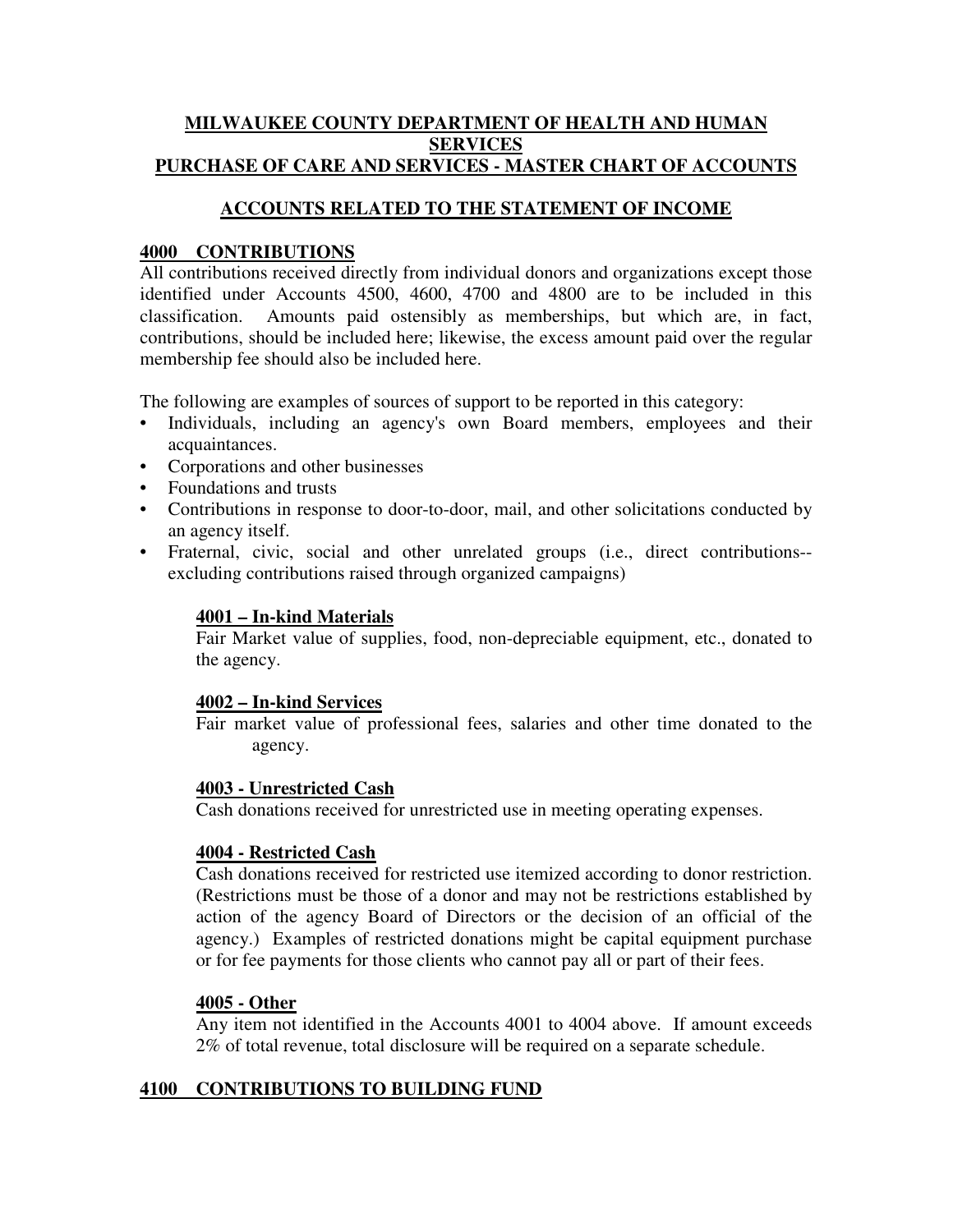Campaigns that voluntary agencies conduct to provide capital for major property additions -- e.g., building --require separate disclosure in an agency's financial statements. The reporting standards require that both the proceeds of these campaigns and their fund-raising expenses be reflected in an agency's financial statements in the Land, Building and Equipment Fund. The magnitude of such campaigns would usually result in their increasing both and agency's total contributions and total fund-raising expenses for a year in which a campaign was conducted. If not reported separately, this would preclude useful comparisons of results for other years of other organizations.

# **4200 SPECIAL EVENTS**

The "Special Events" classification is provided to reflect support and incidental revenue - -e.g., paid-for advertising in printed programs--derived from all of an organization's special fund-raising events during the period of the report. These are affairs in which something of value is offered directly to participants for (or in anticipation of) a payment and a contribution adequate to yield revenue for the sponsoring agency over and above direct costs and expenses. Dinners, dances, bazaars, card parties, fashion shows, and cookie, candy and greeting card sales are examples of special fund-raising events.

With the exception of special situations noted below, telethons and other forms of TV and radio entertainment are, as a rule, not considered "Special Events" for public reporting purposes.

Contributions received in response to appeals of these types are to be reported as ordinary contributions and expenses attributable to the appeals, as fund-raising expenses.

# **4300 LEGACIES AND REQUESTS**

This category is to be used to report all legacies and bequests. A legacy or bequest is a gift made through a will, e.g., gifts passing to the ownership of an agency by will after the death of a donor.

Legacies or bequests may be unrestricted or they may be designated either for specific program purposes or for endowment or for both. They should be reflected in the accounts of the organization at the time that an unassailable right to the gift has been established by the court and the proceeds are measurable in amount, and should be reported in the Fund which is to be benefited.

As a rule, the receipt of legacies and bequests is difficult to predict and, therefore, is not related to the fund-raising efforts and expense of an agency in any given year. Nevertheless, many organizations actively seek gifts through legacies and bequests, and some spend substantial sums in doing so.

Further, such gifts are often substantial in size. Both their unpredictability and their potential size make it desirable that legacies and bequests be set forth separately by all organizations to facilitate evaluation of an agency's other contributions.

# **4301 - Endowments**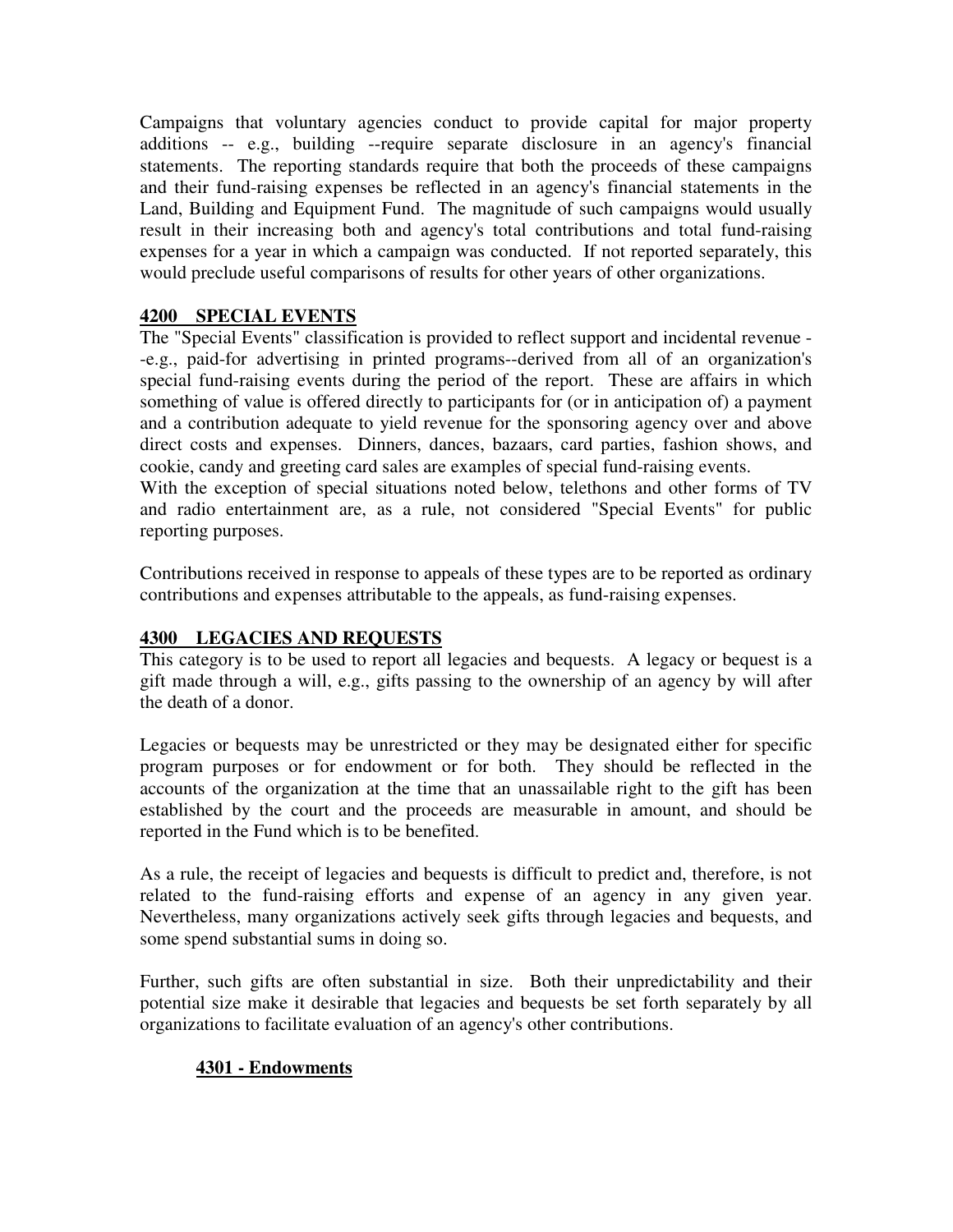All income earned or principal used from non-government grants or endowments given to the agency. Distinguish between restricted and non-restricted as to use.

#### **4302 - Trusts**

All income earned or principal used from non-government trusts set up for the benefit of the agency.

# **4303 - Other**

All income earned or principal used from special funds established for the benefit of the agency by its Board of Directors other than amounts covered under Accounts 4301 and 4302; i.e., equipment replacement fund, etc.

# **4500 COLLECTED THROUGH LOCAL MEMBER UNITS**

Some national health and welfare organizations obtain major financial support from fundraising campaigns conducted by their local affiliates and publicized by them as campaigns for support of the national, as well as the local organization. As a rule, the proceeds of such a combined national-local fund-raising campaign are allocated between the local agency and its national affiliate on the basis of a predetermined ratio. When both of these conditions are met, the national organization should report its net share--in effect, public support derived through efforts of the local agency expressly on its behalf- in this sub-classification, and in addition, parenthetically, the fund-raising costs related to its share.

# **4600 CONTRIBUTED BY ASSOCIATED ORGANIZATIONS**

This sub-classification is to be used to report contributions from members, auxiliaries, circles, guilds and other organizations closely associated with the reporting organization. It should not be used for reporting membership payments in the form of dues or assessments. Only contributions from organizations related to the recipient by identity of program or clientele should be reported here. Contributions from a sponsoring "parent" agency or from sponsoring religious bodies would also be reported here, but not contributions from a local civic organization or other unrelated group. The amounts shown against this classification are net of related fund-raising costs, if any.

Excluded from this classification, in addition, are contributions or allocations received from federated fund-raising organizations, such as the local United Way and other fundraising organizations, including such sectarian organizations as the various Catholic Charities and Jewish Federations. Contributions received from organizations which are unmistakably fund-raising organizations belong in Accounts 4700 and 4800 below.

# **4700 ALLOCATED BY FEDERATED FUND-RAISING ORGANIZATION**

All allocations, appropriations and other forms of financial support received or receivable from federated fund-raising organizations are to be reported in this classification. The particular organization from which the support was received may be identified in place of a federated fund-raising organization. The amounts shown are net of related fund-raising costs, if any and in addition, parenthetically, the fund-raising costs related to its allocation.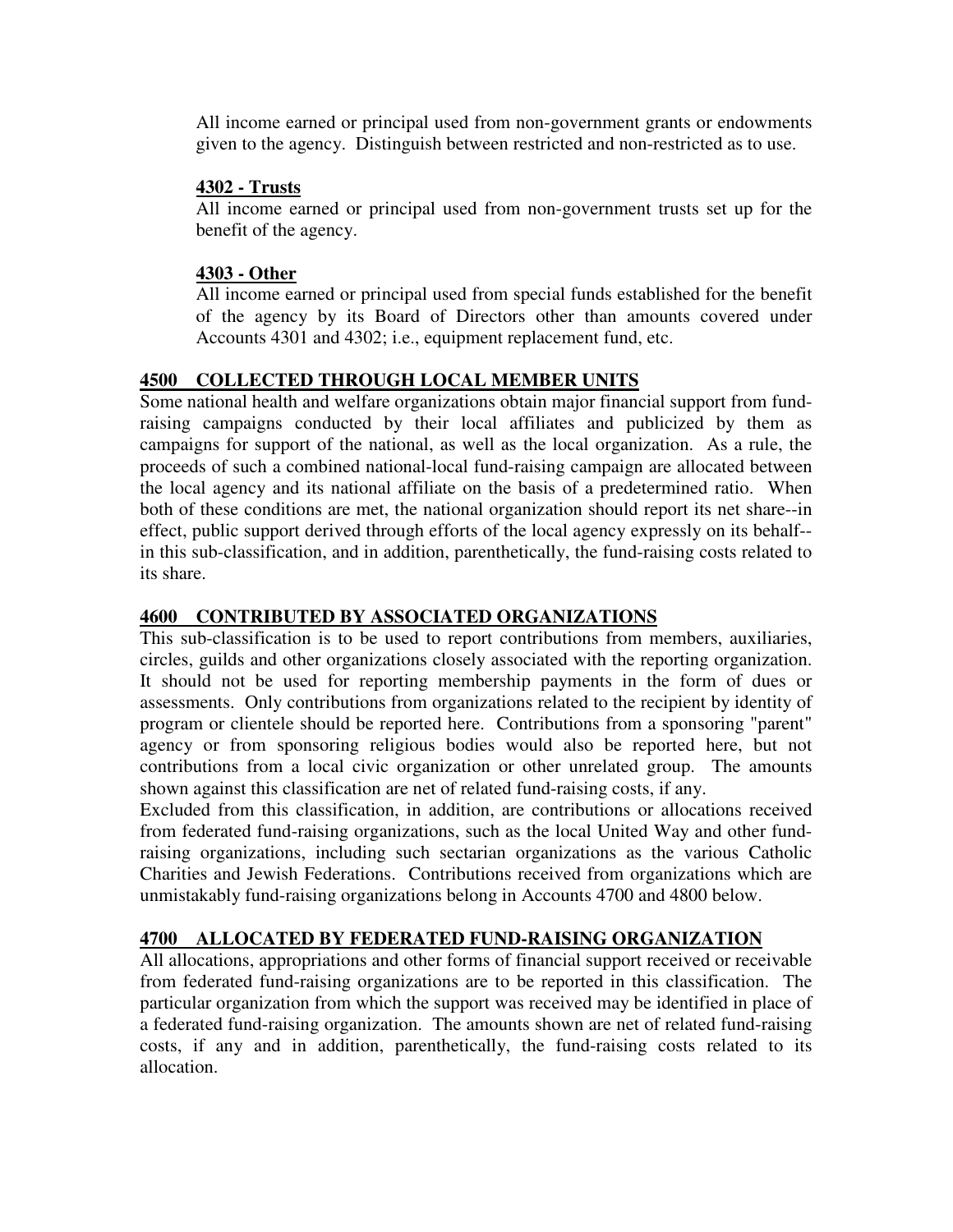#### **4800 ALLOCATED BY UNASSOCIATED AND NON-FEDERATED FUND-RAISING ORGANIZATIONS (4800-4899)**

This category is provided for reporting support derived from fund-raising campaigns that is received from specialized fund-raising organizations that are neither associated with a reporting agency as previously described (under "Contributed by Associated Organizations") nor with "Federated Fund-Raising Organizations." It is to be used to report allocations to an agency which result from independent non-federated campaigns for multiple-agency support, e.g., those conducted by some large plants, by charitysupport organizations within trade associations. It is recommended that the specific sources be identified and shown in an agency's report. The amounts shown are net of related fund-raising costs, if any, and in addition, parenthetically, the fund-raising costs related to its allocation.

#### **5000 FEES AND GRANTS FROM GOVERNMENTAL AGENCIES (5000-5999) (Do not use. See 5100 & 5200)**

# **5100 OTHER GOVERNMENT PURCHASE OF SERVICE**

Include all income from charges for program services provided to service recipients according to the subaccounts listed below.

# **5101 - Title XX Recipients - Milwaukee County DPW\***

**5102 - Title XX Recipients - Other County\***

**5103 - Title IVA (AFDC - unemployed actual) - Milwaukee County\***

**5104 - Title IVA (AFDC - unemployed actual) - Other County\***

**5105 - Title IVA WIN - Milwaukee County**

**5106 - Title IVA WIN - Other County\***

**5107 - 51.42/.437 - Milwaukee County\***

**5108 - 51.42/.437 - Other Counties\***

**5109 - Title I - Milwaukee County\***

**5110 - Title I - Other County\***

**5111 - Title III - Milwaukee County** Office on Aging

**5112 - Title III - Other County** Office on Aging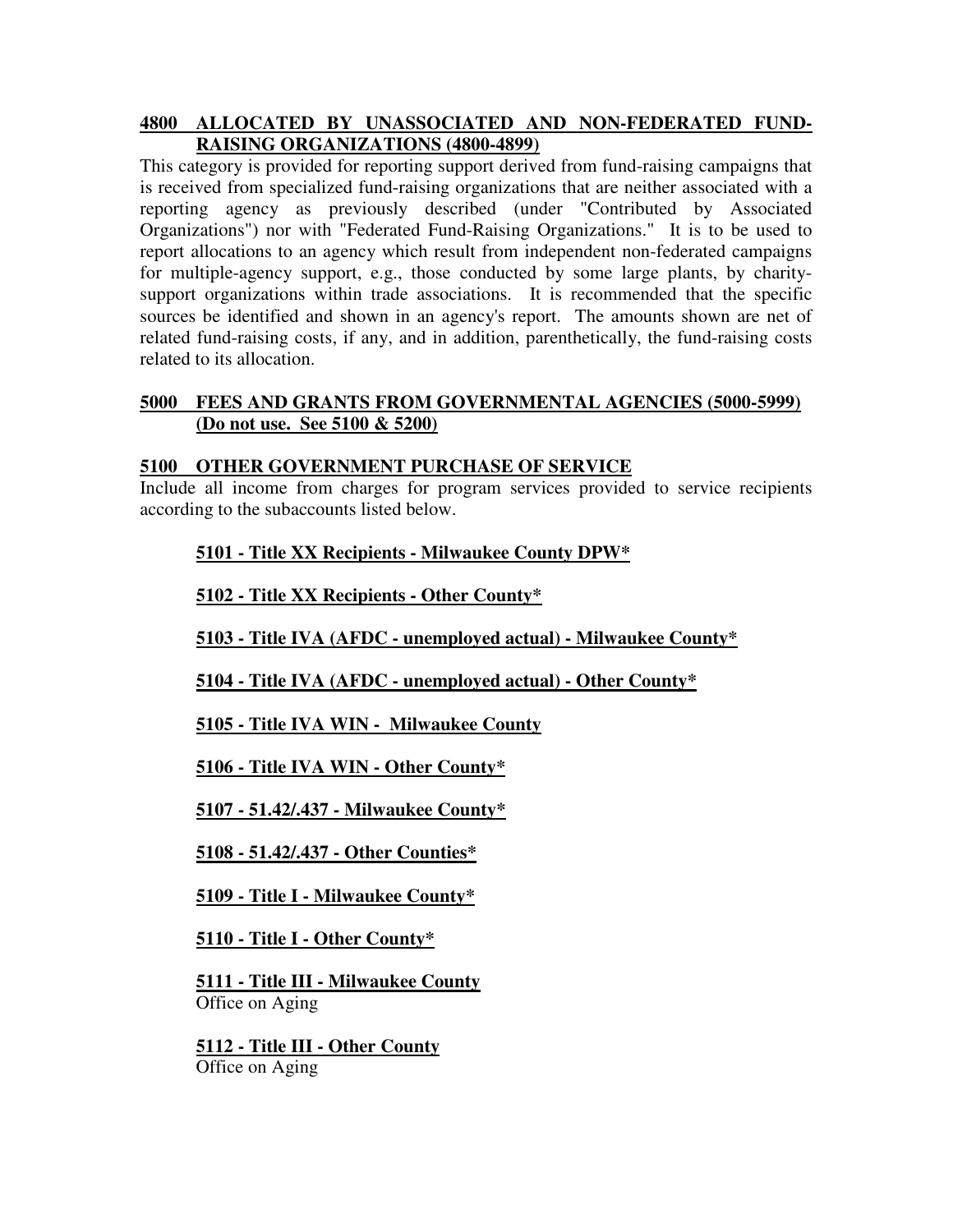#### **5113 - USDA Food Stamps**

All reimbursements from USDA in the form of food stamps.

# **5114 - TITLE XVIII Medicare Revenues\***

#### **5115 - TITLE XIX Medicaid Revenues\* 5116 - Social Security (SS) and Supplemental Security Income (SSI)**

# **5117 - CIP Revenue from Milwaukee County\***

# **5118 - CIP Revenue from Other Counties\***

# **5119 - COP Revenue from Milwaukee County\***

# **5120 - COP Revenue from Other Counties\***

#### **5121 –Other**

Target Cities Voucher Revenue

#### **5122-5199 Other Governmental Purchase of Service**

Use these accounts to identify other governmental purchase of service according to funding source.

(\*) Self-explanatory.

#### **5200 GRANTS FROM GOVERNMENTAL AGENCIES**

All lump sum amounts provided by governmental agencies for specific purposes unrelated to charge rates for units of service. For each subaccount listed below, all grants should be itemized according to source, i.e., Federal grants, HEW, HUD, USDA, etc.

#### **5201 - Direct Federal Grants**

Self-explanatory.

**5202 - Direct State Grants** Self-explanatory.

**5203 - Direct County Grants** Self-explanatory.

#### **5204 - Direct City or Municipality Grants** Self-explanatory.

**5206 - Title III Grants**

Self-explanatory

**5210 - Other Grants from Governmental Agencies** (Includes Government Tax Revenue if Applicable)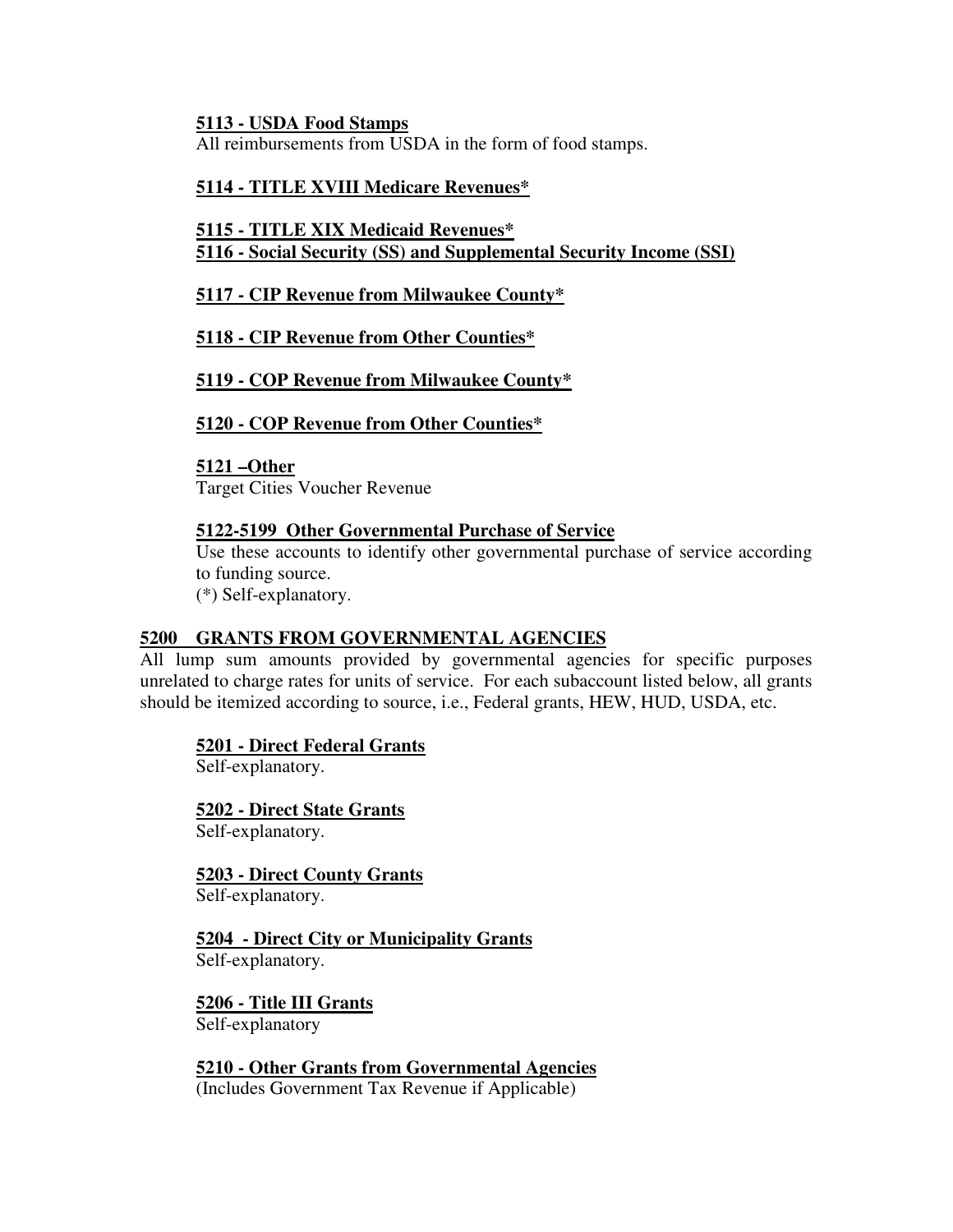# **5300 REVENUES FROM HEALTH MAINTENANCE ORGANIZATIONS AND PREFERRED PROVIDER ORGANIZATIONS**

# **5301 - Revenue from Title XIX - AFDC Clients**

This represents revenues received on behalf of clients enrolled in an HMO/PPO under contract with DHHS to provide medical services to AFDC recipients.

# **5302 - Revenue from non-Title XIX Clients**

This represents revenues received on behalf of clients enrolled in an HMO/PPO as a form of insurance, either employee provided or self-provided.

# **6000 MEMBERSHIP DUES-INDIVIDUALS**

This caption is to be reserved for amounts received by any organization for personal memberships that procure directly for the member, substantial, private benefits commensurate in value with the amount of the dues.

Substantial direct, private benefits include the use of agency recreational, consulting and other facilities and services, the right to receive directly useful publications, or the enjoyment of a professional standing or other honor. Types of memberships should be distinguished.

# **6100 ASSESSMENTS AND DUES-LOCAL MEMBER UNITS**

This sub-classification is intended for reporting--where such separate reporting is necessary--amounts received by an organization from its member agencies (at the local, state, regional and national levels, etc.) for general membership benefits. Use of the classification should be restricted to revenues from dues, fair share quotas and similar assessments against member agencies to cover regular services, publications, supplies and other membership benefits furnished to all member agencies of the same class. Amounts received from fund-raising campaigns that solicit support for both the sponsoring agency and its national affiliates, the proceeds of which are divided between the participants according to a pre-determined formula, do not belong in this caption.

Amounts received as fees for special consulting services to particular member agencies and revenue from sales of supplies ordered by and billed separately to individual agencies should not be reported her, but should be shown under "Intra-Agency Sales of Supplies and Services."

# **6200 PROGRAM SERVICES FEES**

This caption includes two distinct types of revenue received from participants in an agency's programs, i.e., from the public at large and from publicly supported clients. The first type is fees received by all agencies for services from clients paying their own way. The second consists of the amounts received from clients in addition to payments received from governmental sources, e.g., fees collected from participants for extra nonprogram services or for pre-determined client share of regular service charges.

# **6201 - Income from Client Collections**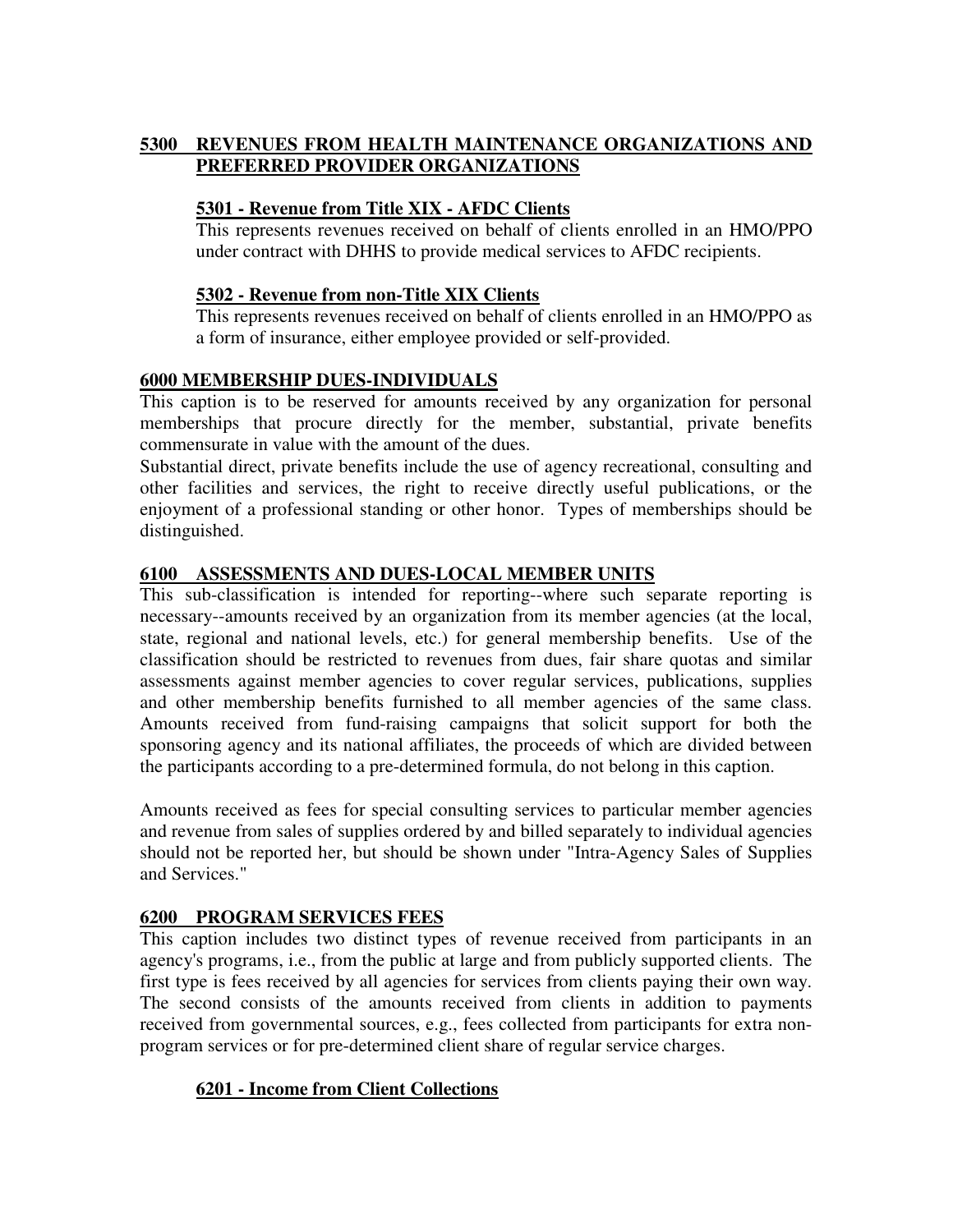Self-explanatory.

**6202 - Income from Title IVA (AFDC Employed Actual) Clients** Self-explanatory.

**6203 - Income from Title XX Client (Direct-Pay Portion Only)** Self-explanatory.

**6204 - Income from 51.42/.437 Clients (Direct-Pay Portion Only)** Self-explanatory.

**6205 - Income from Client Pick-Up & Delivery Charges** Self-explanatory.

**6206 - Income from Client Insurance Carriers (Other than Medicare)** Self-explanatory.

**6207 - Other Third Party Non-Governmental Income** Self-explanatory.

**6300 INTRA-AGENCY SALES OF SUPPLIES & SERVICES** Self-explanatory.

# **6400 REVENUES FROM DISPOSAL OF ASSETS**

Sales to the general public of capital assets, products manufactured during the course of providing care and services to eligible clients, and staff services other than covered under programs furnished.

#### **6401 - Sale of Production**

Self-explanatory.

**6402 - Sale of Property and Other Assets** Self-explanatory.

**6403 - Sale of Staff Service**

Self-explanatory.

#### **6500 INVESTMENT INCOME**

An organization may earn income from a variety of investments, such as securities surplus, real estate, patents and other convertible assets, any of which could have resulted from the generation of surplus operating capital, bequests and various non-operating revenues earned. In form, investment income may include interest, dividends, rentals, royalties, and even net earnings from activities, e.g., operation of an office building acquired through an endowment, conducted solely for the production of income.